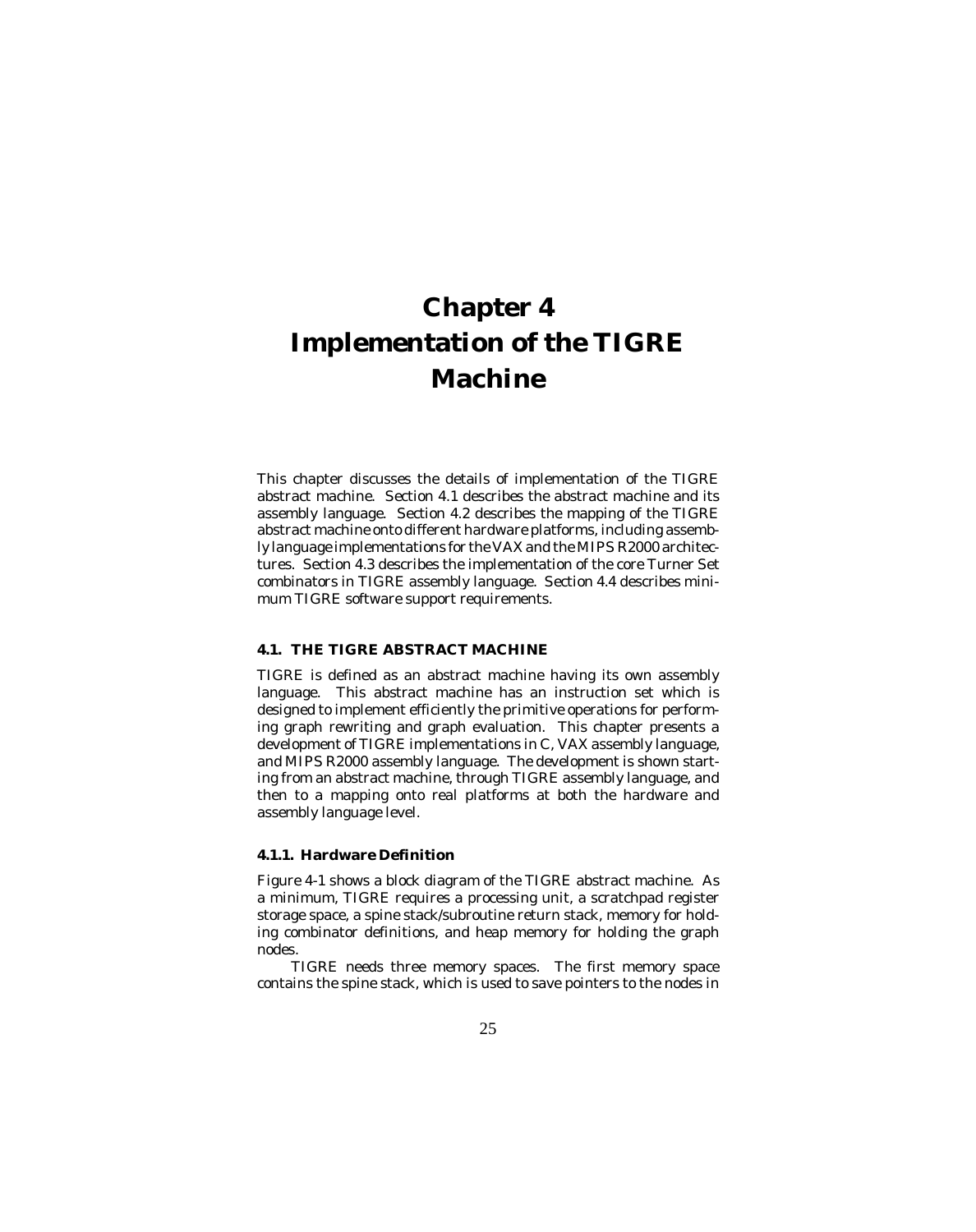



Figure 4-1. A block diagram of the TIGRE abstract machine.

the program graph that have been visited during stack unwinding. The second memory space contains the definitions for combinators (written in TIGRE assembly language). The third space contains the garbagecollected heap memory that holds the program graph. There is no prohibition of two or three of the memory spaces sharing the same hardware resources, but they are treated as separate at the abstract level to emphasize their different uses.

The processing unit must provide an ALU for arithmetic and logical operations, as well as control logic to fetch, decode, and execute instructions. The primary operation of the control logic is as a threading engine. In other words, the control logic will thread through a series of pointers representing the left spine of a graph while pushing node addresses onto the spine stack. Once a pointer into combinator memory is found, the control logic switches from threading in the heap memory space to execution in the combinator program memory space. A small amount of internal storage of intermediate values is required, which is designated as the scratchpad register space. One particularly important register is the interpretive pointer (ip), which is frequently called the program counter on conventional machines.

# **4.1.2. TIGRE Assembly Language**

The threaded execution characteristics of the TIGRE abstract machine are very much like the execution characteristics for the abstract machine used by the Forth programming language (Kogge 1982, Moore 1980). Similar to a Forth abstract machine, TIGRE has two modes of operation: threading and execution of primitives. Instead of expression evaluation stack manipulation primitives used by the Forth abstract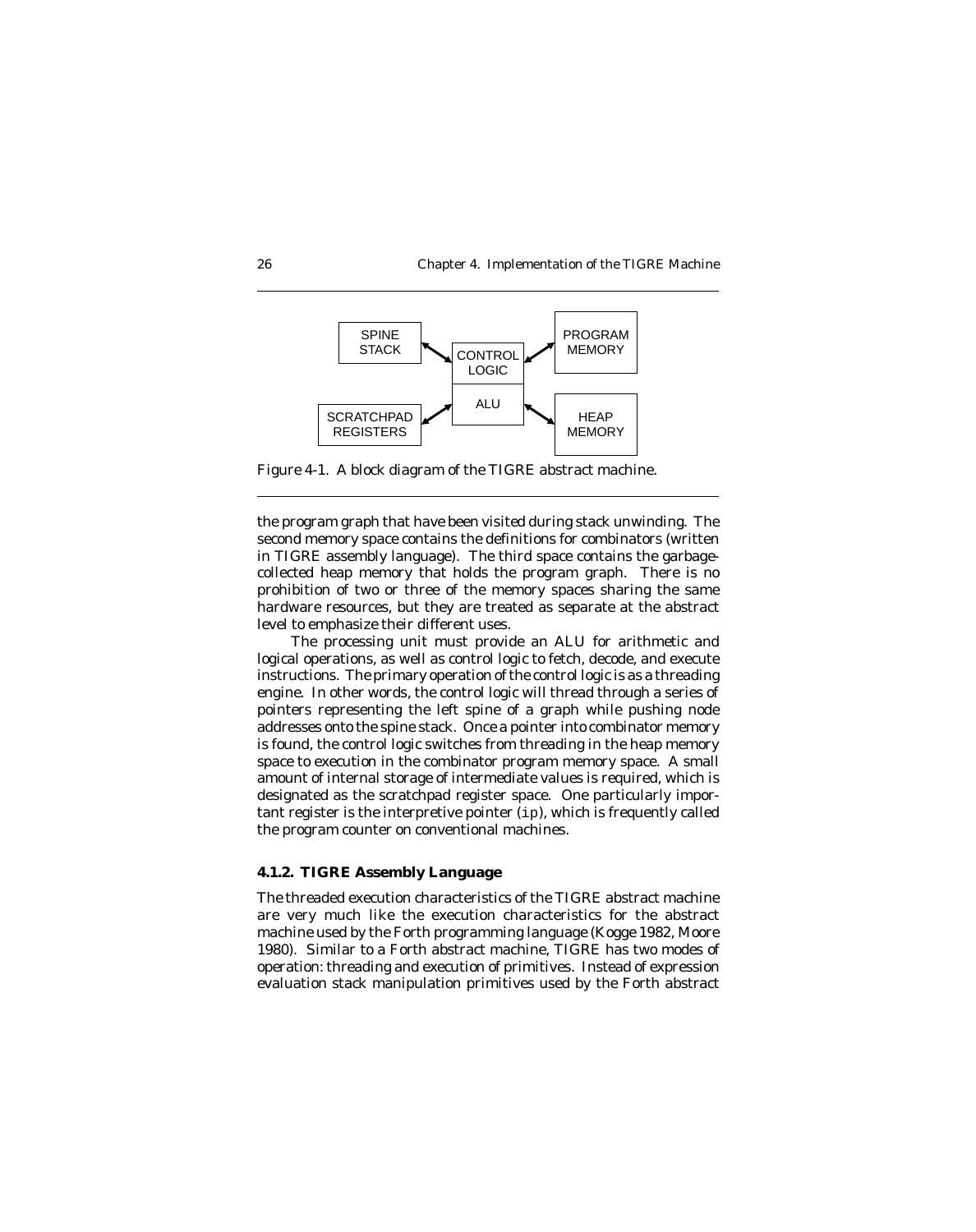# 4.1. THE TIGRE ABSTRACT MACHINE 27

machine, TIGRE uses graph reduction primitives which operate on the spine stack.

Forth procedure definitions primarily consist of procedure calls and stack manipulation primitives. The stack manipulation primitives *are* the assembly language of the Forth abstract machine. In a similar manner, TIGRE combinator graphs consist of pointers and combinators. The combinators are primitives of the graph reduction process (corresponding to the assembly language of the graph interpreter). A problem with both Forth and TIGRE is that the stack-oriented actions of the primitives are not directly supported by most CPU architectures. In order to solve the problem of specifying the operation of TIGRE combinators in a machine-independent way, we shall define a lower level interface than the combinator, called TIGRE assembly language.

The purpose of TIGRE assembly language is to define a low level, abstract implementation of combinators for the TIGRE abstract machine. This assembly language must have the property of concisely defining the actions required to process a particular combinator, together with the property of efficient mapping onto a variety of commercially available hardware platforms. The assembly language is defined in terms of resource names and abstract machine instructions as follows. The syntax used is a one- or two-operand register/memory based instruction format.

The resources controlled by TIGRE assembly language include the interpretive pointer ip, computational scratchpad registers, the spine stack, and heap memory.

- ip The interpretive pointer. This register directs the threading through the graph. It must be set to point to the next node to thread through before the "thread" instruction is executed.
- $\mathbb{L}n$  The left child of the node pointed to by the  $n^{\text{th}}$  element from the top of the spine stack.
- R*n* The right child of the node pointed to by the *n*th element from the top of the spine stack.
- $L+, R+$  These are equivalent to  $L0$  and R0, except that the spine stack pointer is auto-incremented (*i.e.* "autopopped") after the access.
- temp*n* Scratchpad node registers. The "allocate" instruction deposits addresses of newly allocated nodes into these registers.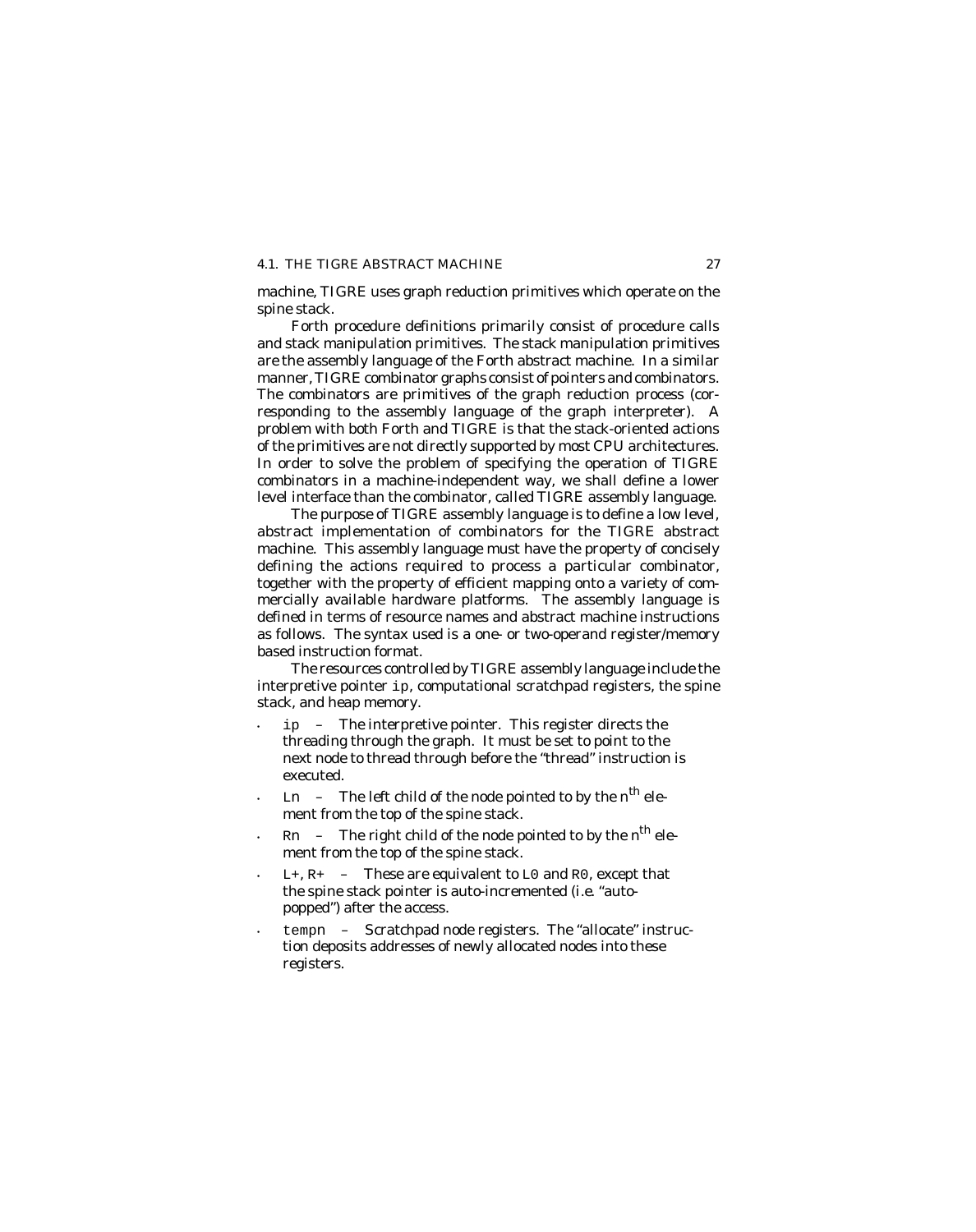- Ltemp*n*, Rtemp*n* The left/right child of the node pointed to by scratchpad node register temp*n*.
- result A temporary result register for returning the value of strict computations.
- scratchn Other scratchpad registers needed for holding intermediate results.

There are three classes of operands:

- *i* Immediate data.
- *n* Node reference.
- *p* Pointer.

The core of the instruction set is as follows:

- allocate *i* Allocate *i* new graph nodes, depositing pointers to them in temp0, temp1, ..., temp*(i-1)*.
- mov *n*,  $p$  Move the contents of the operand *n* to pointer *p*.
- pop *i* Pop *i* elements off of the spine stack.
- push  $p -$  Push the pointer  $p$  on top of the spine stack.
- $\text{top } p$  Replace the top of the spine stack with the pointer *p*.
- thread Thread through the node pointed to by the ip register.
- eval *n* Recursively reduce the graph rooted at the node *n*, leaving the result in the result register, using the spine stack to save a return address.
- return Thread and pop through the top of the spine stack, restarting execution just beyond the most recent evaluation.

In two-operand instructions, the source operand is on the left, and the destination operand is on the right. In addition, there are the usual complement of instructions for conditional execution, arithmetic, and other strict operations that one would expect to be available in all assembly languages.

As an example of how graph reduction operations can be expressed in TIGRE assembly language, consider the combinator **S'**, which is defined as: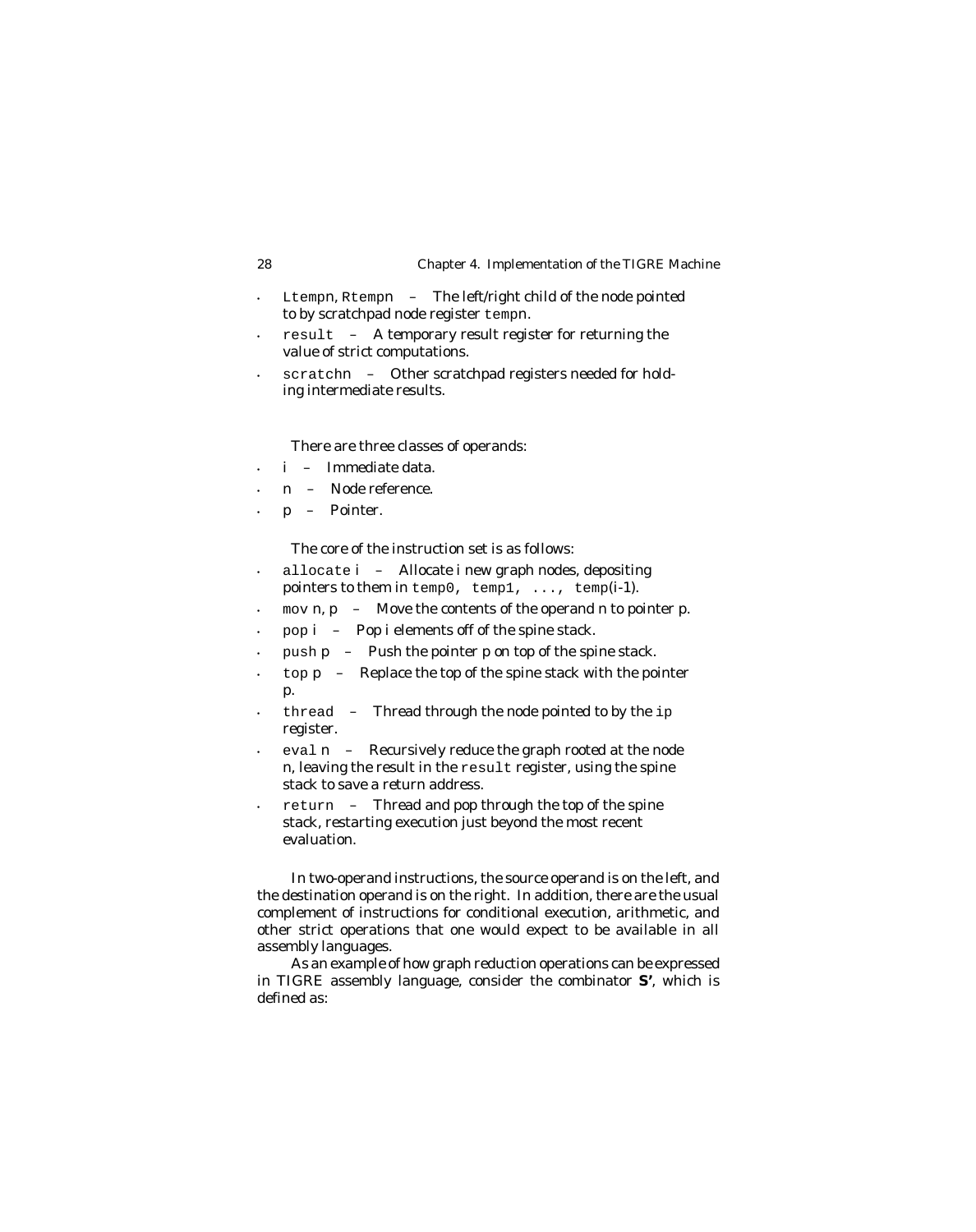# 4.1. THE TIGRE ABSTRACT MACHINE 29

S'  $\equiv$  λc. λf. λg. λx. (c (f x)) (g x)

or, equivalently, as

S' c f g  $x \rightarrow (c$  (f x)) (g x)

Figure 4-2 shows the definition of **S'** graphically as well.

This code can be straightforwardly compiled into TIGRE assembler code. A simple compilation process yields the following combinator rule for **S'**:

```
; allocate heap cells
allocate 3 \qquad \qquad ; temp0, temp1, and temp2 get
                     ; the pointers to new cells.
; write values to heap cells
mov R1, Ltemp0 ; (f x)
mov R3, Rtemp0
mov R0, Ltemp1 ; (c (f x))
mov temp0, Rtemp1
```


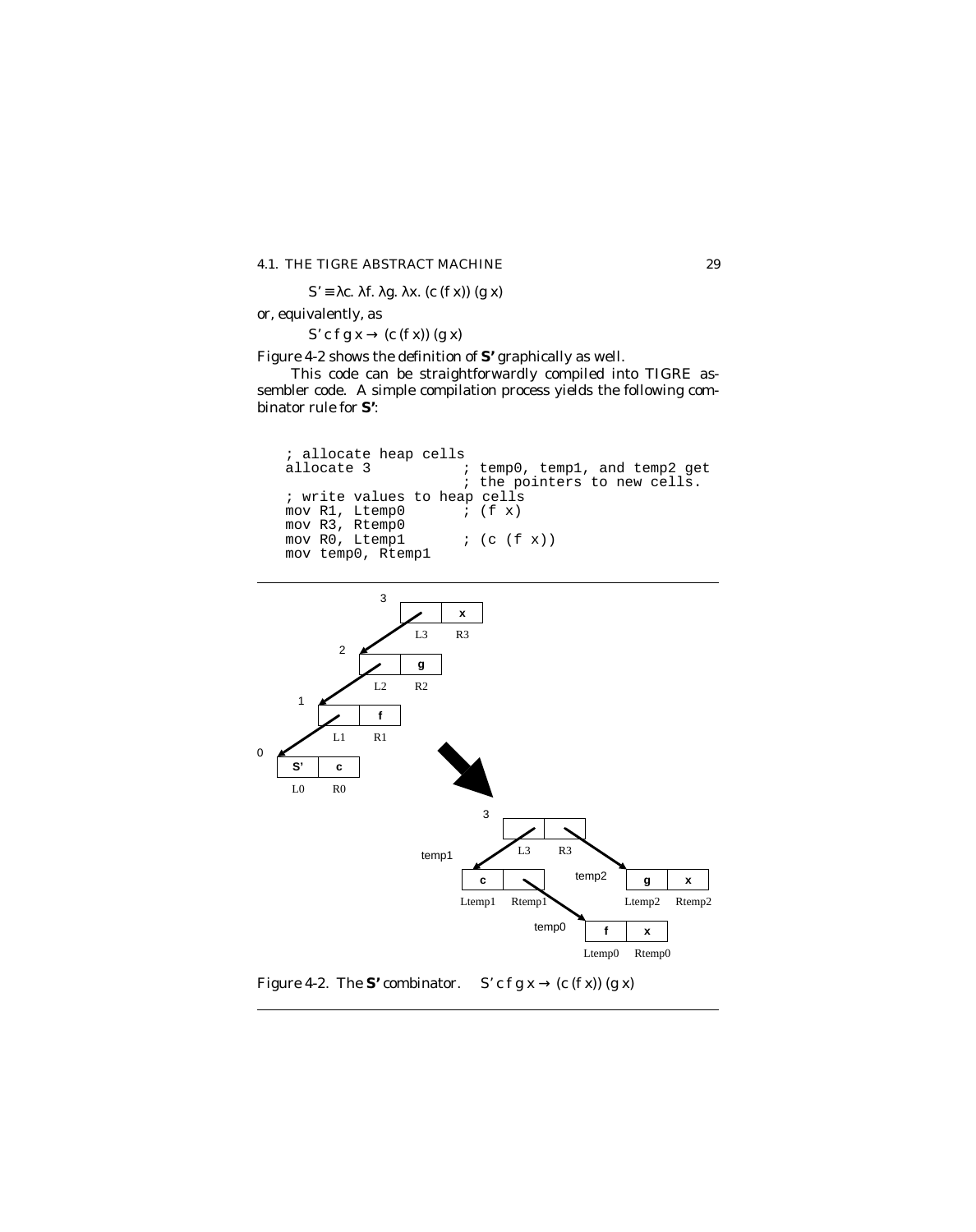```
mov R2, Ltemp2 ; (g x)
mov R3, Rtemp2
; rewrite root node of subgraph
mov temp1, L3 ; ; ( c (f x)) (g x)mov temp2, R3
; discard spine stack pointers to nodes 0, 1, 2
pop 3
; restart threading from node temp1
mov temp1, ip
thread
```
First, three new heap cells are allocated, with pointers to them left in temp0, temp1, and temp2. Next, the newly allocated heap cells are written with values taken from the input parameters to the combinator. The first instruction deposits the contents of the right-hand side of the node pointed to by the second-to-top spine stack element (performing a double indirect fetch through the spine stack) into the left-hand side of the temp0 node just allocated on the heap. The other operations are similar. Note that the notation temp0 refers to the address of the temp0 node, while Ltemp0 and Rtemp0 refer to the contents of the left- and right-hand sides of node temp0.

Once the newly allocated heap cells have been written with appropriate values, the root node of the subtree undergoing the **S'** graph transformation is rewritten to point to temp1 and temp2. Since it is not easily decidable whether the other nodes participating in the **S'** reduction are shared by other portions of the program graph, they are simply abandoned.

This code is correct and easily generated. However, it is sub-optimal in a number of respects. For instance, redundant fetches to the spine stack and heap memory are performed. Ideally, such redundancies would be eliminated by the standard compiler or high level language available on the target platform for TIGRE. Unfortunately, it is difficult for a compiler or assembler to improve the performance of this code sequence because of all the pointer operations being performed. For example, conventional compilers given the code sequence for **S'** cannot be absolutely sure that the value represented by R3 is not changed by a store into Rtemp1. In order to prove that, it would have to understand the global graph rewriting operations and spine traversals performed by the program. Experiments with the MIPS R2000 optimizing C compiler and assembler show that essentially no optimization takes place, and that most load delay slots are filled with NOP instructions.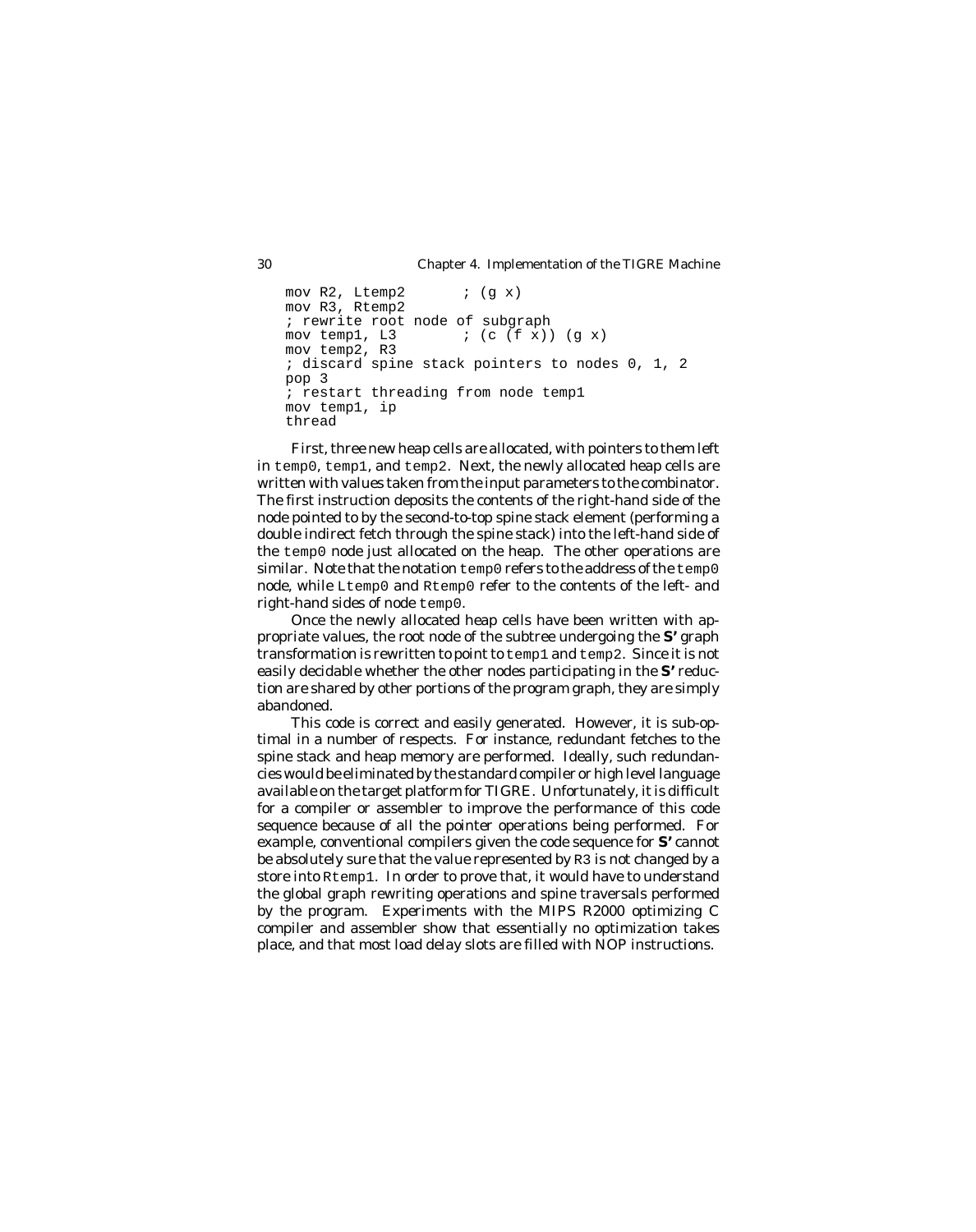# 4.2. MAPPING OF TIGRE ONTO VARIOUS EXECUTION MODELS 31

# **4.1.3. A TIGRE Compiler**

Rather than trust the efficiency of compilation to external compilers of varying degrees of optimization, we have written an optimizing TIGRE compiler (Lee & Koopman 1989). The purpose of the compiler is to generate TIGRE assembly language source code when given the definition of a combinator. This compiler not only generates code such as that given for **S'** above, but also performs various optimizations to produce code that is of the same quality as hand-written assembler code for C, VAX assembly language, and MIPS R2000 assembly language. The compiler performs as many optimizations as possible at the TIGRE assembly code level, then performs a simple mapping of TIGRE assembler instructions into directly corresponding sequences of target machine instructions. Optimizations include: reusing values in registers to eliminate redundant memory accesses, consuming spine stack elements in order from the top to allow on-the-fly popping of the stack for machines with post-increment addressing modes, grouping of writes to memory for better performance on machines with wide memory write buffers, and reusing values in registers to eliminate redundant memory accesses.

# **4.2. MAPPING OF TIGRE ONTO VARIOUS EXECUTION MODELS**

Since TIGRE is an abstract machine definition, it must be emulated on whatever hardware is actually used. Therefore, it is important that TIGRE be designed to efficiently map onto a variety of execution platforms. The following sections describe the mapping of TIGRE into



Figure 4-3. Mapping of the TIGRE abstract machine onto C.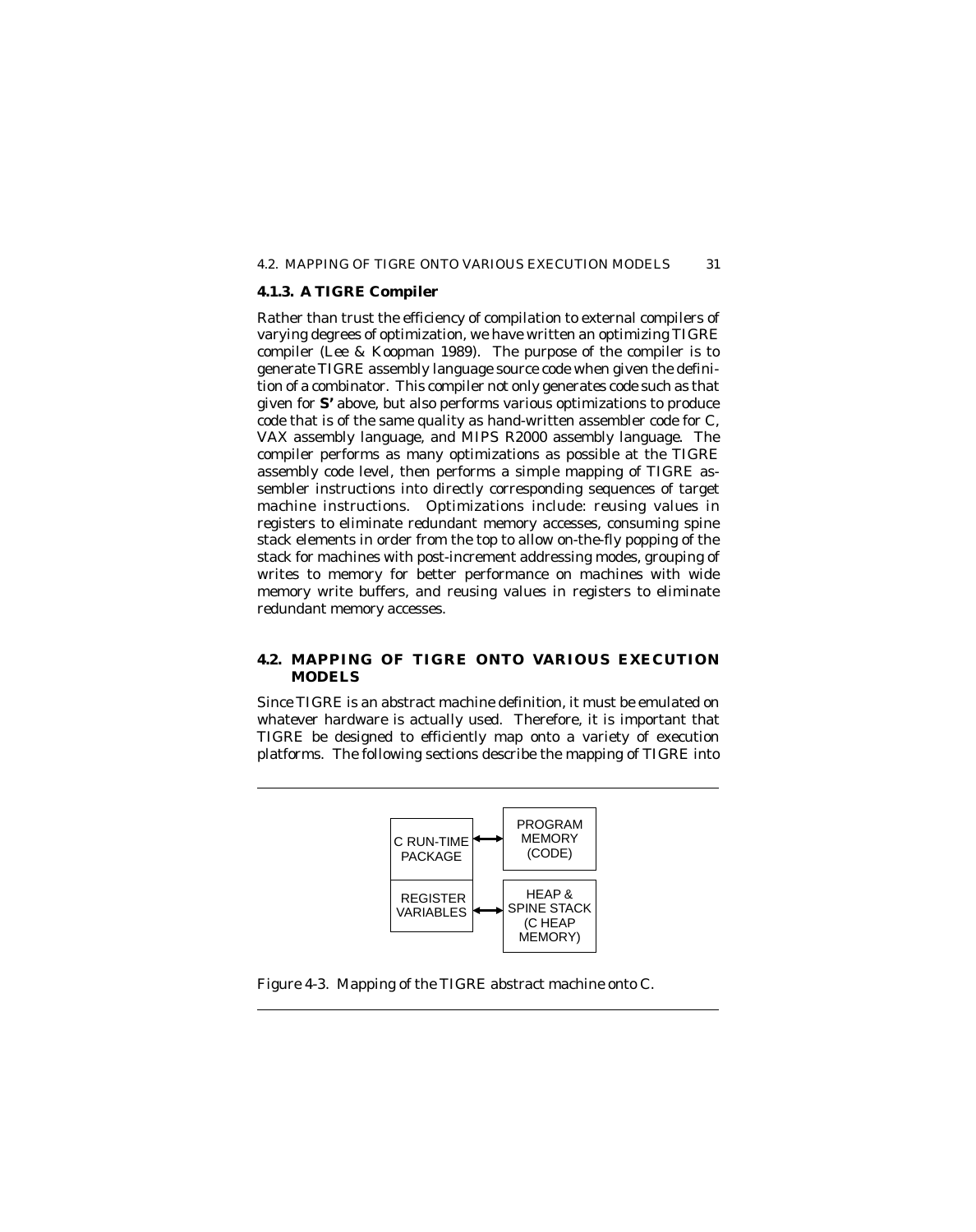a portable C implementation as well as assembly languages for the VAX and the MIPS R2000 processors.

#### **4.2.1. Mapping of TIGRE Onto the C Execution Model**

TIGRE can be mapped into C in a straightforward manner, but with some inherent inefficiency. In order to keep C implementations portable, TIGRE must use an interpretive loop with one-bit tag checking of cell values when performing spine unwinding.

Figure 4-3 shows the mapping of TIGRE onto a C abstract execution engine. The spine stack is a vector of 32-bit nodes allocated from the C heap space. TIGRE heap memory is likewise allocated from the C heap space (and is managed with garbage collection by TIGRE). Combinator memory corresponds to the compiled C program, which contains the combinator definitions. The scratchpad registers are implemented using register variables.

As spine nodes are unwound, addresses to the nodes are placed onto a software-managed stack. When a combinator node is found, a switch statement (case statement) is executed to jump to the appropriate combinator code. Many C compilers implement the switch statement by using a jump table, so the case analysis is reasonably efficient. The C code for **S'** is:

```
case DO_SPRIME:
   New Node(3);
   Use_Me;
   Ltemp1 = ip = Rme;
   Rtemp1.child = TARGET(temp0);
   Use_Parent;
   Ltemp0 = Rparent;Pop_Spine(2);
   Use Me;
   Ltemp2 = Rme;Use Parent;
   Rtemp2 = Rtemp0 = Rparent;
   Lparent.cchild = TARGET(temp1);Rparent.cchild = TARGET(temp2);*(spine_ptr) = temp1 + 1 ;
   continue;
```
Several macro definitions are used in C to make the code readable. New\_Node() is a macro that expands into a heap node allocation process with a conditional call to the garbage collector in case the heap memory is exhausted. Use\_Me is a macro that caches the top-of-stack element from the spine stack into a register variable for use with later references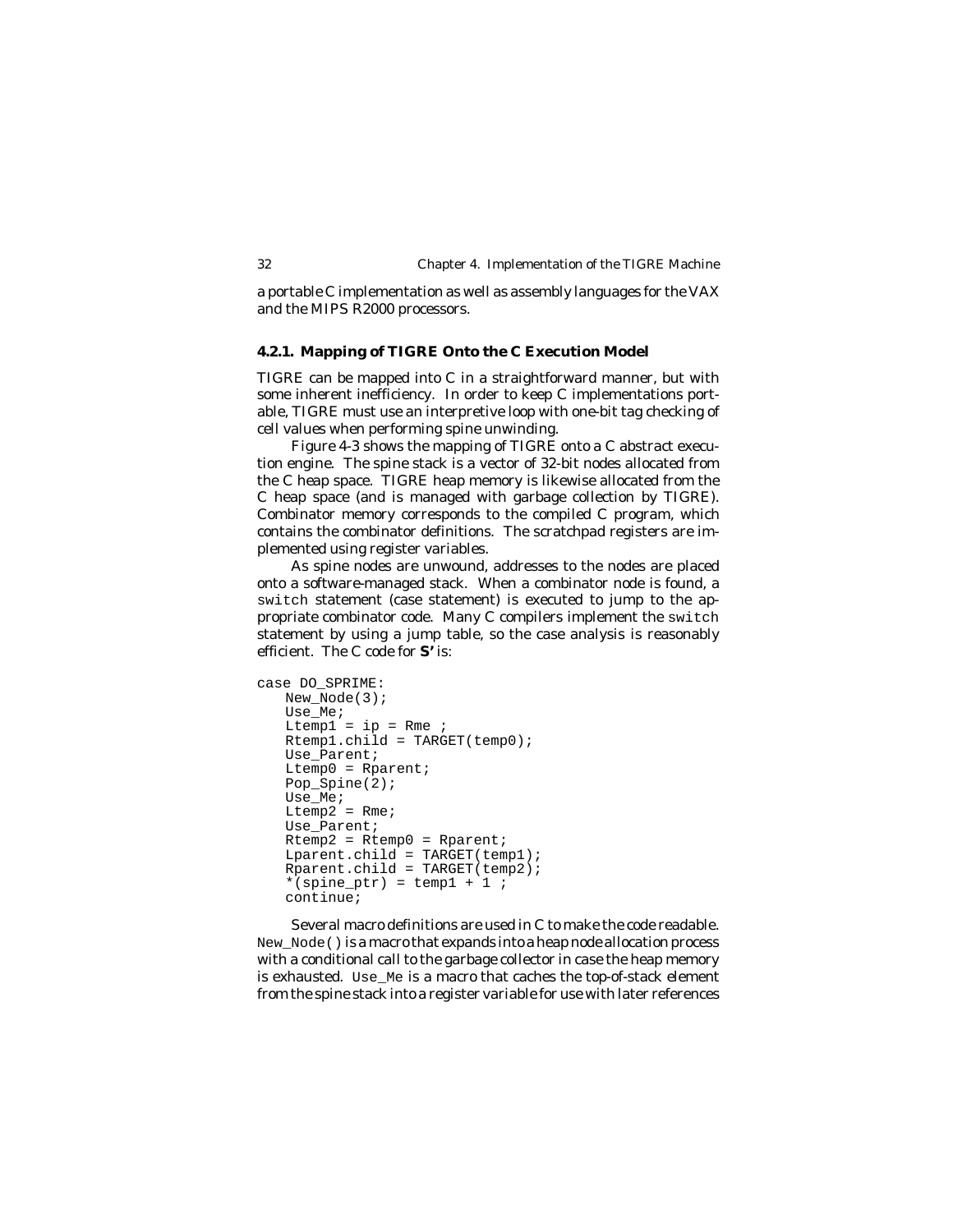# 4.2. MAPPING OF TIGRE ONTO VARIOUS EXECUTION MODELS 33

to the R0 or L0 cells. The TIGRE compiler automatically invokes this macro to perform the caching just before an R0 or L0 reference is needed. Use Parent is similar to Use Me, except it caches the value of the second from top stack element from the spine stack for later use in referencing R1 and L1. Because many machines have a limited number of registers, the TIGRE compiler structures C code in such a way as to access only the top two stack elements at any one time, popping the stack as arguments to the combinator are consumed. Auto-incrementing access to the stack pointer is not used, because many machines do not support this addressing mode in hardware, and may therefore execute code more slowly when using post-incrementing address modes because of extra instructions generated by the C compiler.

Rme and Lme in the C code correspond to R0 and L0. Rparent and Lparent in TIGRE assembly language similarly correspond to R1 and L1. The "TARGET" notation generates a reference to the address of a heap node. The ".child" notation is used to satisfy type checking requirements of the C compiler, since heap cells may contain pointers, combinator values, or integer constants.

The C code generated by the TIGRE compiler is nearly identical to hand-tuned C code. The hand-tuned C code was developed by iteratively examining the assembly language output of a VAX C compiler and changing the C source code to improve efficiency. The result is that, on a VAX, the C code generated for a particular combinator is as close as is possible to the VAX assembler expression of that combinator within the limit of the capabilities of the C language. Unfortunately, C is unable to explicitly express indirect jumps, "light-weight" subroutine calls (that do not save stack frames), direct subroutine return stack manipulations, and other convenient implementation mechanisms for TIGRE threading operations. For this reason, C implementations of TIGRE typically run two or three times slower than assembly language implementations on the same hardware.

# **4.2.2. Mapping of TIGRE Assembly Language Onto a VAX**

Since the VAX has a lightweight subroutine call instruction  $(jsb)$ , TIGRE can map very efficiently onto the VAX architecture. As shown in Figure 3-8, each heap node consists of a triple of cells, with the first cell containing a VAX jsb instruction. The VAX then executes selfmodifying graph code, using the hardware-supported stack pointer register as the spine stack pointer. Jumps to combinators are accomplished by simply having a pointer to the combinator code resident in a heap cell.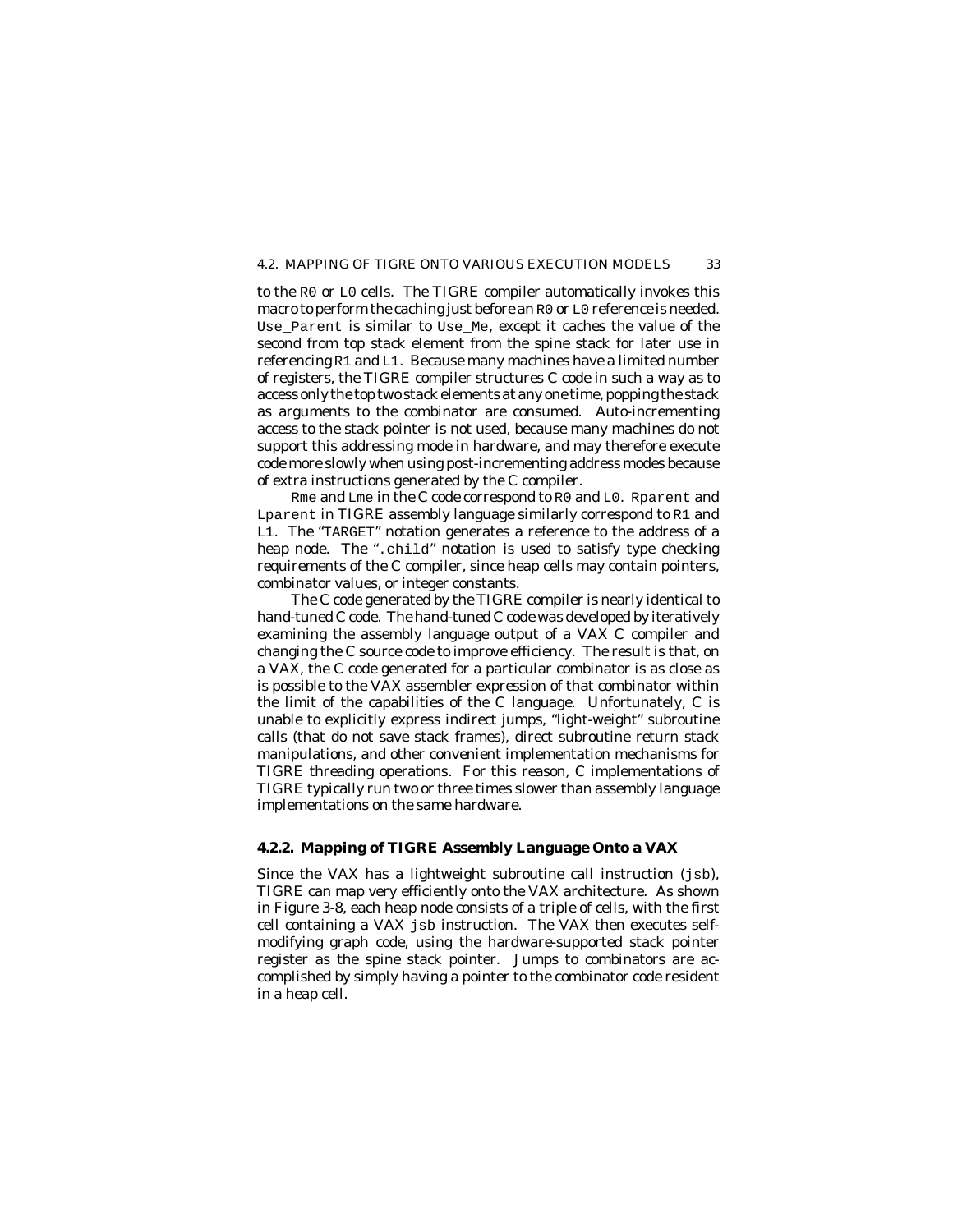Figure 4-4 shows how the TIGRE abstract machine maps onto a VAX 8800. The spine stack and heap memory both reside in main program memory. The combinator memory is a sequence of VAX assembly instructions that resides in a different memory segment (at least under the UNIX operating system), but shares the same physical memory. Since the VAX 8800 has a single cache memory, all three TIGRE memory spaces share the same cache. The VAX hardware registers are used as the TIGRE scratchpad registers.

The following is optimized VAX assembly code for the **S'** combinator, commented with the corresponding TIGRE assembly code:

```
# r3 is temp0, r4 is temp1, r5 is temp2, r9 is ip
movl (r3), r0 # cache pre-touch<br>movl *(sp)+, r9 # mov R+, ip / R-
movl *(sp)+, r9 # mov R+, ip /* R+ pops R0 */<br>movl r9, (r4) # mov ip, Ltemp1
                                # mov ip, Ltemp1<br># mov temp0, Rtemp1
movab -2(r3), 4(r4)movl *(sp) +, (r3) # mov R1, Ltemp0<br>movl *(sp), (r5) # mov R2, Ltemp2
movl *(sp), (r5)<br>movl 4(sp), r7
                                # mov R3, Rtemp2
movl (r7), r8
movl r8, 4(r5)<br>movl r8, 4(r3)# mov R3, Rtemp0
movab -2(r4), -4(r7) # mov temp2, L3<br>movab -2(r5), (r7) # mov temp2, R3
movab -2(r5), (r7)movab 4(r3), (sp) # top Rtempl<br>
\text{imp} (r9) # thread
jmp (r9)
```
In the VAX 8800 code, the first instruction performs a dummy read to accomplish cache pre-touch, which partially defeats the write-no-allocate behavior of the cache memory on that machine (the reason for this is discussed in Chapter 6). The mov1 instructions use the double-



Figure 4-4. Mapping of the TIGRE abstract machine onto a VAX 8800.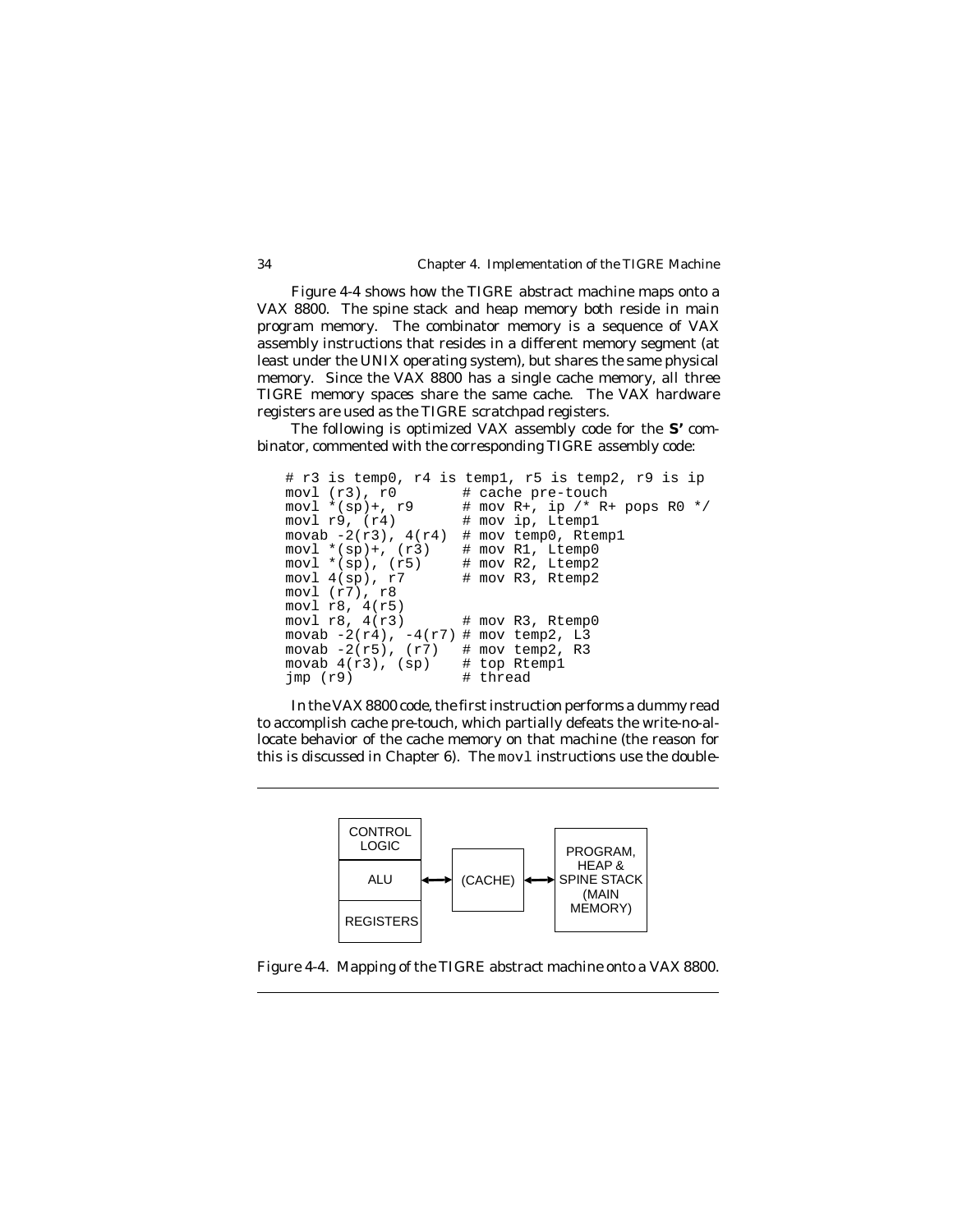#### 4.2. MAPPING OF TIGRE ONTO VARIOUS EXECUTION MODELS 35

indirect addressing capability of the VAX architecture to implement efficiently many TIGRE assembler instructions with a one-to-one correspondence.

The movab instructions are used to write pointers to new nodes into heap cells. Since the VAX uses a subroutine-threaded interpretation of TIGRE, two bytes (the size of a jsb opcode) must be subtracted from each address to point to the jsb in front of each heap node. The jsb instruction places the address of the right-hand side of a node onto the spine stack, so an offset of -4 is used to access the left-hand side of a heap node. Finally, the thread instruction is simply a jump to the jsb opcode of the next heap node to be unwound onto the spine stack.

It should be noted that writing into the instruction stream is not necessarily safe on a high-end VAX architecture. In the case of VAX 8800 code, a dummy write instruction must be added to the end of some combinators (**S'** is not one of them) in order to flush a write buffer, forcing updating of resident cache elements, which in turn forces updating of the instruction prefetch buffer. However, with this one programming note, self-modifying TIGRE code runs perfectly on the VAX 8800. A non-self-modifying version of TIGRE on a VAX can be designed which uses an interpretive loop to perform stack unwinding instead of subroutine call instructions, but executes at slower speed.

# **4.2.3. Mapping of TIGRE Assembly Language Onto a MIPS R2000**

The MIPS R2000 processor does not support a subroutine call instruction. Furthermore, the R2000 has split instruction and data caches, with no updates of the instruction cache for bus writes. This means that



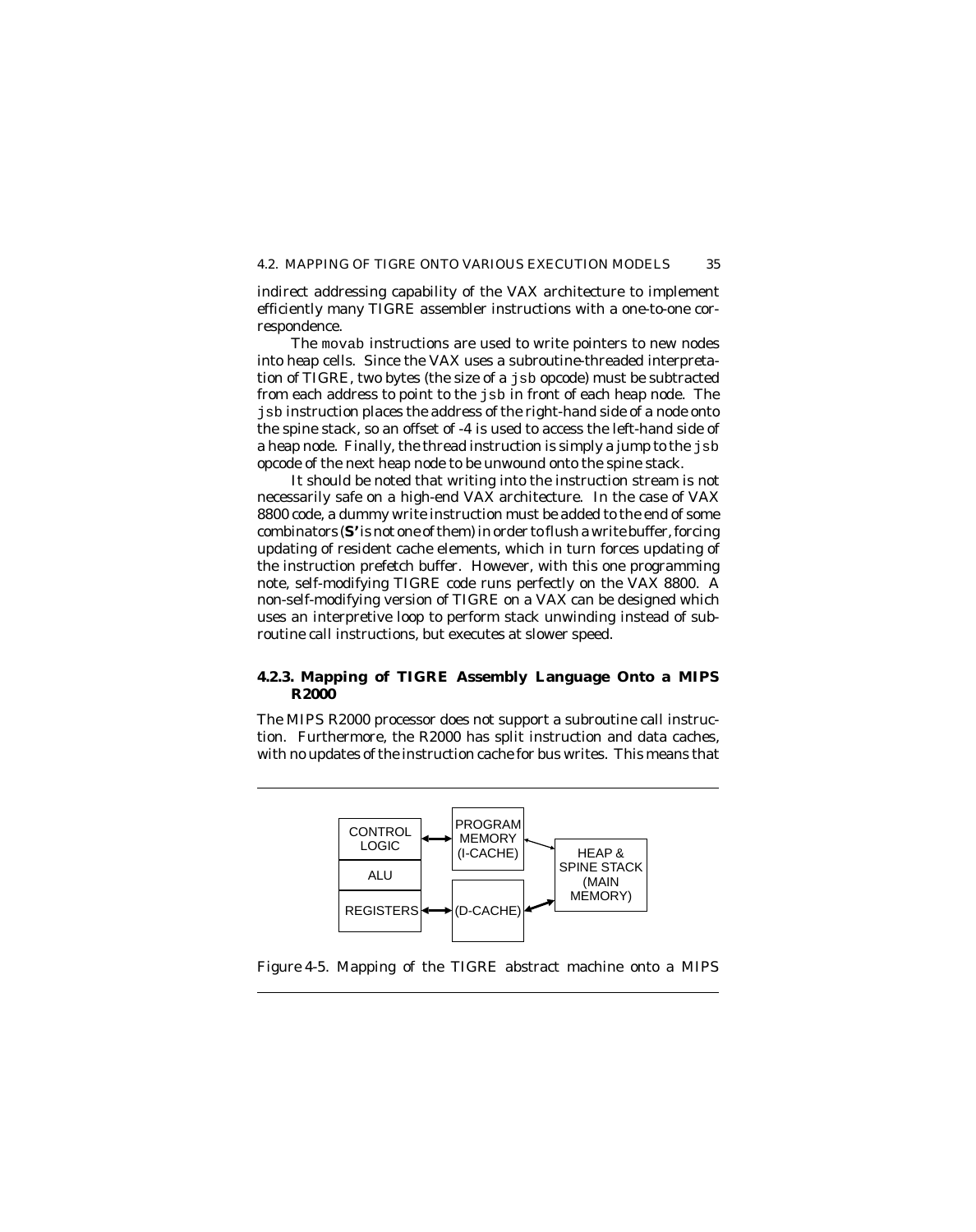self-modifying code is not practical on an R2000. So, the R2000 implementation of TIGRE uses a five-instruction interpretive loop to perform stack unwinding, and does a jump to the combinator code when the highest order bit (which is a one-bit tag) of a cell value is set.

Figure 4-5 shows how the TIGRE abstract machine maps onto a MIPS R2000. The combinator memory resides in the instruction cache (the TIGRE kernel is small enough to fit entirely into cache), while the stack memory and graph memory reside in a combination of the data cache and main memory. The code for the **S'** combinator below is scheduled to eliminate pipeline breaks caused by the one-clock load delay slot of the R2000. Comments are given in C code instead of TIGRE assembler to make the buffering of pointers to the top and second spine elements more obvious.

```
 # $16 = spine stack pointer
       # $18 = temp0, $19 = temp1, $20 = temp2
       # $21 = buffer for top of spine stack
       # $17 = buffer for second on spine stack
$DO_SPRIME:<br>NEWNODE3;
                                    # allocate 3 cells
     1w $21, 0($16) # Use_Me ;<br>1w $17, 4($16) # Use_Pare<br>1w $10, 0($21) # Ltemp1
     lw $17, 4($16) # Use_Parent;
                                    \# Ltemp1 = ip = Rme ;
     sw $19, 4($18) # Rtemp1.child=TARGET(temp2);
    sw $10, 0($18)<br>lw $8, 0($17)
    lw $8, 0 ($17) # Ltemp2 = Rparent ;<br>addu $16, $16, 8 # Pop Spine(2) ;
                                    # Pop Spin(2) ;
     sw $8, 0($19)<br>lw $21, 0($16
     1w $21, 0($16) # Use_Me ;<br>1w $17, 4($16) # Use_Pare
                                    # Use_Parent;
     lw $8, 0($21) # Ltemp3 = Rme ;
     sw $18, -4($17) # Lparent.child=TARGET(temp1);
     \frac{1}{9}, 0($17) # Rtemp2 = Rtemp3 = Rparent ;
     \begin{array}{lll} sw & & \frac{58}{60}, & 0(\frac{520}{60}) \\ sw & & \frac{59}{60}, & \frac{4(519)}{60} \end{array}$9, 4(519)\begin{array}{lll} sw & \dot{\$9}, & 4(\dot{\$20}) \\ sw & \dot{\$20}, & 0(\dot{\$17}) \end{array}sw $20, 0($17) # Rparent.child=TARGET(temp3);<br>addu $8, $18, 4 # *(temp_spine) = temp1+1;<br>sw $8, 0($16) # moved to branch delay slot
     addu $8, $18, 4 * (temp_spine) = templ+1;<br>sw $8, 0($16) # moved to branch delay sl
                                    # moved to branch delay slot
    b $THREAD # continue;
```
With the R2000 assembly language, it becomes apparent that the combinator definition for **S'** is simply a long sequence of memory loads and stores. This corresponds closely to the notion of performing a graph rewrite, which is simply copying values between memory locations.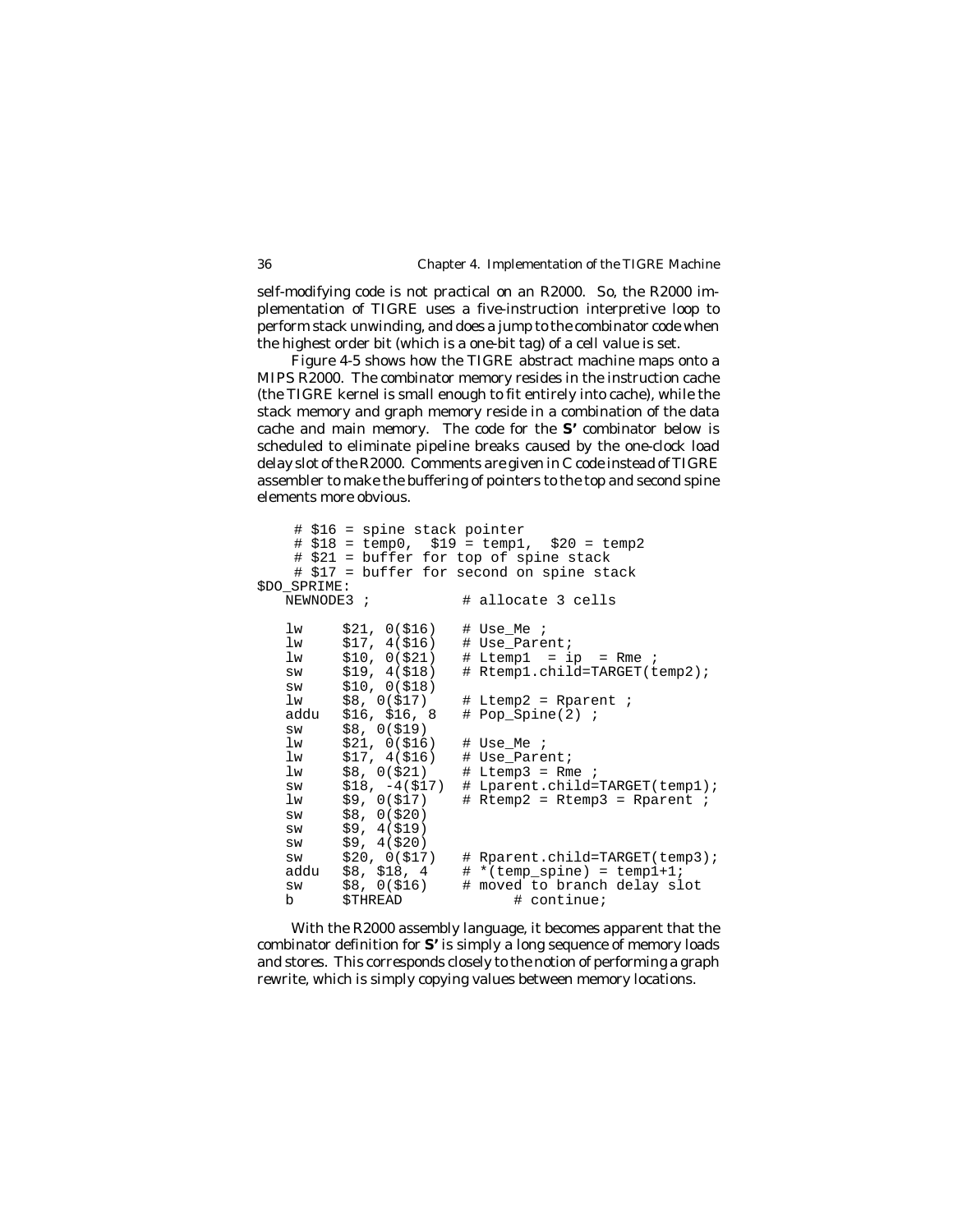# **4.2.4. Translation to Other Architectures**

The availability of a reasonably quick subroutine call instruction on many architectures makes the TIGRE technique applicable, in theory, to most computers. In practice, there are issues having to do with modifications of the instruction stream that make the approach difficult to implement on some machines. It should be emphasized, however, that these problems are the result of inappropriate (for the current application) tradeoffs in system design, not the result of any inherent limitation of truly general-purpose CPUs. Inasmuch as graph reduction is a self-modifying process, it is not surprising that a highly efficient graph reduction implementation makes use of self-modifying techniques. One could go as far as to say that the extent to which graph reducers use self-modifying code techniques reflects the extent to which they efficiently implement the computation being performed.

# **4.3. TIGRE ASSEMBLER DEFINITIONS OF COMBINATORS**

The previous section explored the mapping of TIGRE onto a high level language, a Complex Instruction Set Computer (CISC) architecture, and a Reduced Instruction Set Computer (RISC) architecture. The following subsections describe the different classes of combinators needed for implementing TIGRE efficiently, and give example combinator implementations in TIGRE assembly language.

# **4.3.1. Non-Strict Combinators**

The Turner Set of combinators includes two types of non-strict combinators: projection combinators and simple graph-rewriting combinators. Each type has a different implementation strategy.

# *4.3.1.1. 1-Projection Combinators*

The 1-projection combinators, **I** and **K**, are combinators that jump to the right-hand side of the heap node referred to by the topmost element on the spine stack, discarding one or more other references to heap nodes on the spine stack. They have the general form:

W a b c d  $\ldots \rightarrow a$ 

In TIGRE, these 1-projection combinators are implemented by jumping to the subgraph pointed to by **a**, while popping references to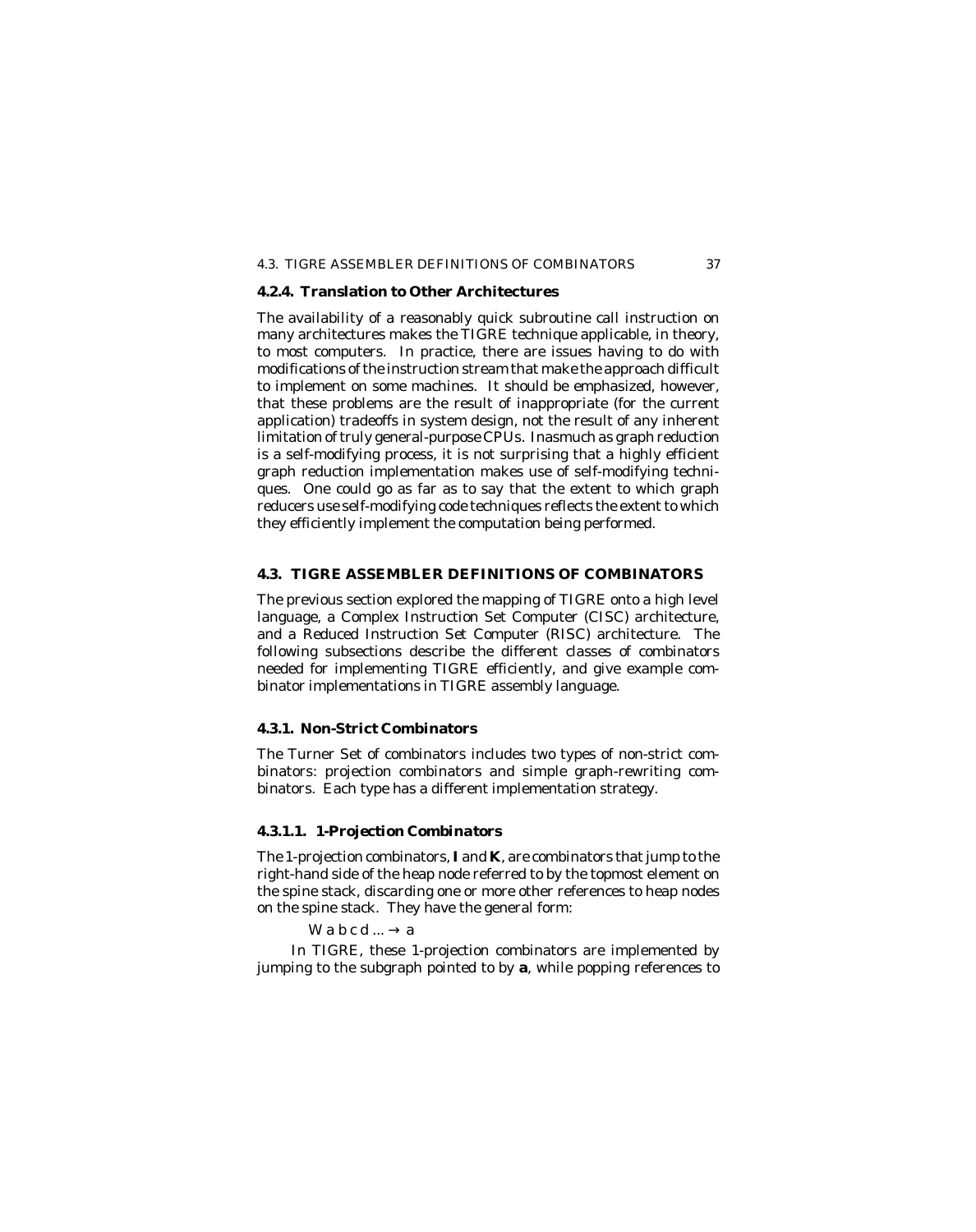the other inputs **b**, **c**, **d**, and so on. No graph rewriting is performed, but rather a simple "fall-through" flow of control operation is performed.

For the **I** combinator, this strategy results in remarkably simple code:

```
mov R0, ip
pop(1)
thread
```
The simplicity of this code results in great speed. It also eliminates a conditional analysis that would otherwise be required to decide whether the I node is at the top of a subtree, in which case the address of the parent cell may not be available for rewriting in the TIGRE evaluation scheme.

The **K** combinator is defined in TIGRE as:

```
mov R0, ip
pop(2)
thread
```
Thus, we see that the operation of I and K are almost identical if viewed in the proper manner.

In other graph reducers, the **K** combinator rewrites a node to eliminate the reference to the second input argument. In TIGRE, the K combinator simply pops the reference from the spine stack, eliminating it from the dynamic execution history of the program (but not from the static tree structure). In fact, any 1-projection combinator that takes *n* input arguments may be defined as:

```
mov R0, ip
pop(n)
thread
```
With this method, space is temporarily lost in the heap to subgraphs that would have been abandoned as garbage with a projection combinator that did graph rewrites. With the TIGRE projection combinator scheme, such subgraphs cannot be reclaimed until the subtree owning the reference to the **K** combinator is itself abandoned However, in practice, defining **K** to perform "fall-through" operations results in measurably improved overall performance (yielding approximately a 5% overall program speed improvement for the Fibonacci benchmark discussed in Chapter 5 using the **SKI** subset of the Turner Set). A secondary space consideration is that **I** nodes themselves take up heap space that might be reclaimed, but this problem can be overcome by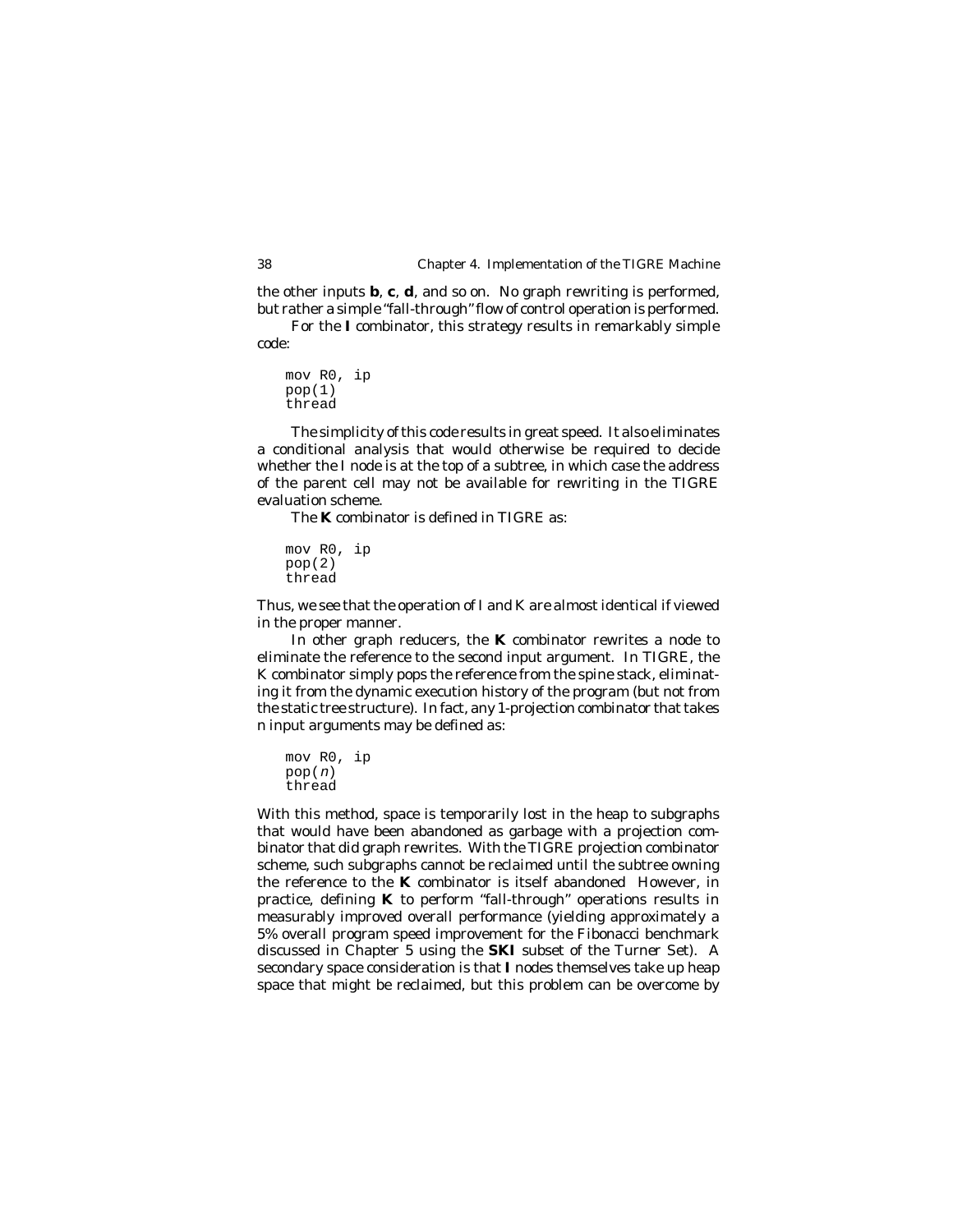using a garbage collector that performs **I**-node shorting (Peyton Jones 1987) if necessary. Similarly, **K**-node shorting could be added to the garbage collector if desired.

# *4.3.1.2. Simple Graph Rewriting Combinators*

The Turner Set also includes other non-strict combinators which perform simple graph rewriting functions. These combinators are **S**, **B**, **C**, **S'**, **B\***, and **C'**. All are similar in definition to the **S'** example already discussed.

# **4.3.2. Strict Combinators**

Strict combinators require that some or all of their arguments be evaluated before the combinator can produce an answer. TIGRE can use totally strict combinators that perform computations and return results, and can use partially strict combinators, primarily for conditional branching.

# *4.3.2.1. Totally Strict Combinators*

Totally strict combinators implemented in TIGRE include literal values, unary arithmetic/logic operations and binary arithmetic/logic operations. All of these operations are distinguished by the fact that they are strict, and by the fact that they all return a value to a calling function.

Evaluation of a subgraph in TIGRE is accomplished by performing a subroutine call to a subtree to be evaluated. In interpreted threaded versions, this constitutes a subroutine call to a threading loop, which accomplishes the same purpose. Non-strict combinators do not evaluate any of their arguments, but also do not leave any pointers to their arguments on the spine stack. So, what happens during program execution is that non-strict combinators continually rewrite the program graph without causing a permanent buildup of entries on the spine stack. When a combinator executes, the compilation process has guaranteed that exactly enough parameters are on the spine stack to perform its function. When a combinator that returns a result is completed, it can remove its own inputs from the spine stack and be *guaranteed* that the top element of the spine stack is always a return address to the function that invoked the subtree evaluation.

When a strict combinator requires an input to be evaluated, it performs a subroutine call to perform the evaluation, then resumes execution when the evaluation of the subtree is completed, accepting the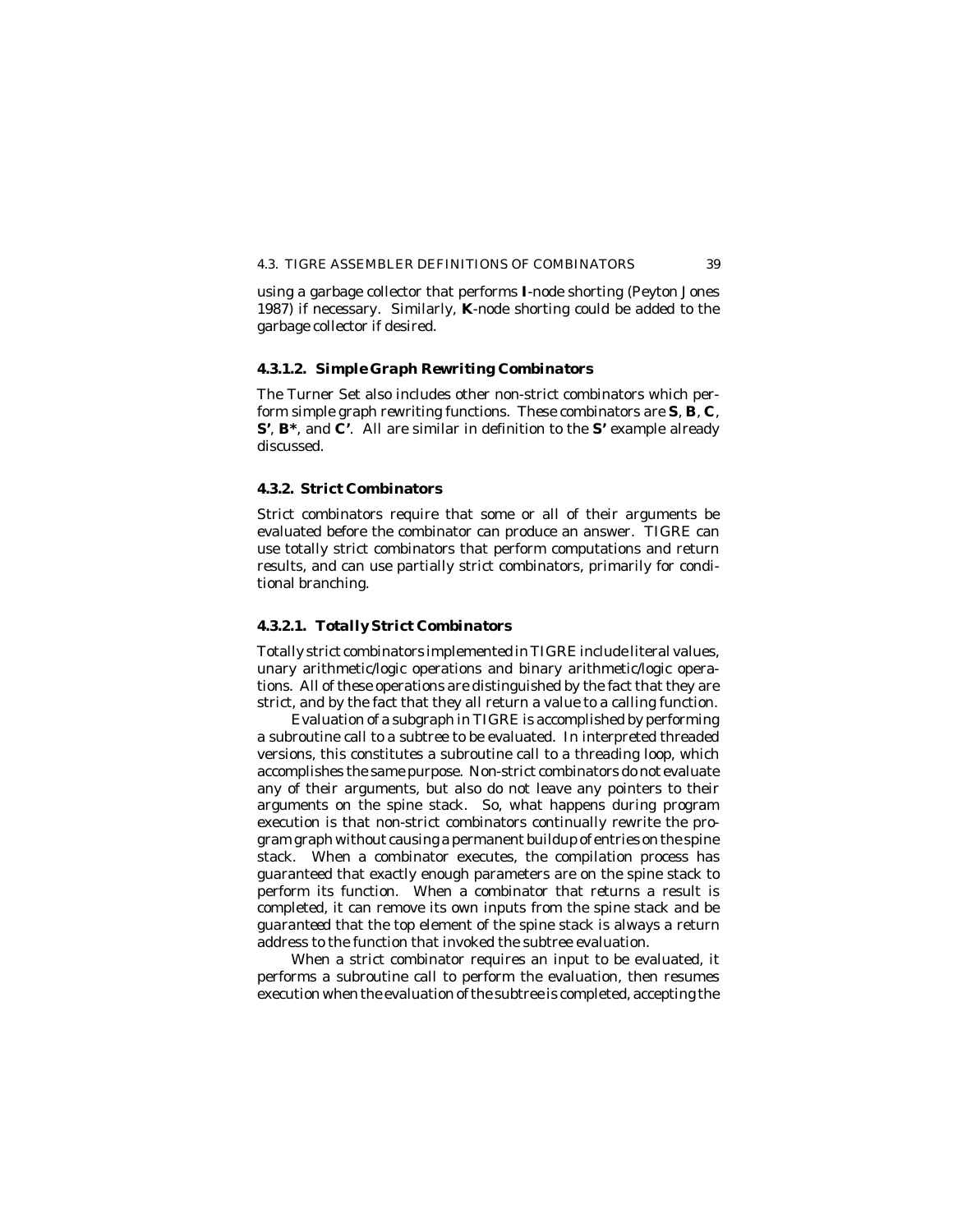result of the evaluation in the "result" register of the TIGRE abstract machine.

As an example of a combinator that returns a result, consider **LIT**. **LIT** takes one input, which is a constant value in the right-hand side of a node, and returns that value in the result register:

```
mov R0, result
pop 1
return
```
The **+** combinator is an example of a combinator that evaluates arguments and returns a result. Simple TIGRE assembler code for the **+** combinator is:

```
/* evaluate first argument */
mov R+, ip
evaluate 
/* recursive call to evaluation function*/<br>push(result) \rightarrow * save result on stack */
                           /* save result on stack *//* evaluate second argument */
mov R0, ip
evaluate 
/* recursive call to evaluation function*/<br>mov pop(1), scratch0 /* capture first result */
                             /* capture first result */<br>/* sum in result */
add scratch0, result
/* re-write answer as LIT node */
mov DO_LIT, L0
mov result, R+
return
```
The **+** combinator first calls the right-hand side of the top node on the stack, which evaluates the first argument to **+** using a subroutine call. When the subgraph is eventually reduced, a combinator within the evaluated subtree will return a value in the result register. This value is pushed onto the spine stack for safe-keeping, and the second argument to **+** is evaluated. The first argument is popped back off the spine stack, and the result is computed to be transferred back to the routine that called the **+** combinator. The **+** combinator also rewrites the node which was the parent of the node containing the **+** combinator, so that if the subtree is shared the evaluation need only be performed once.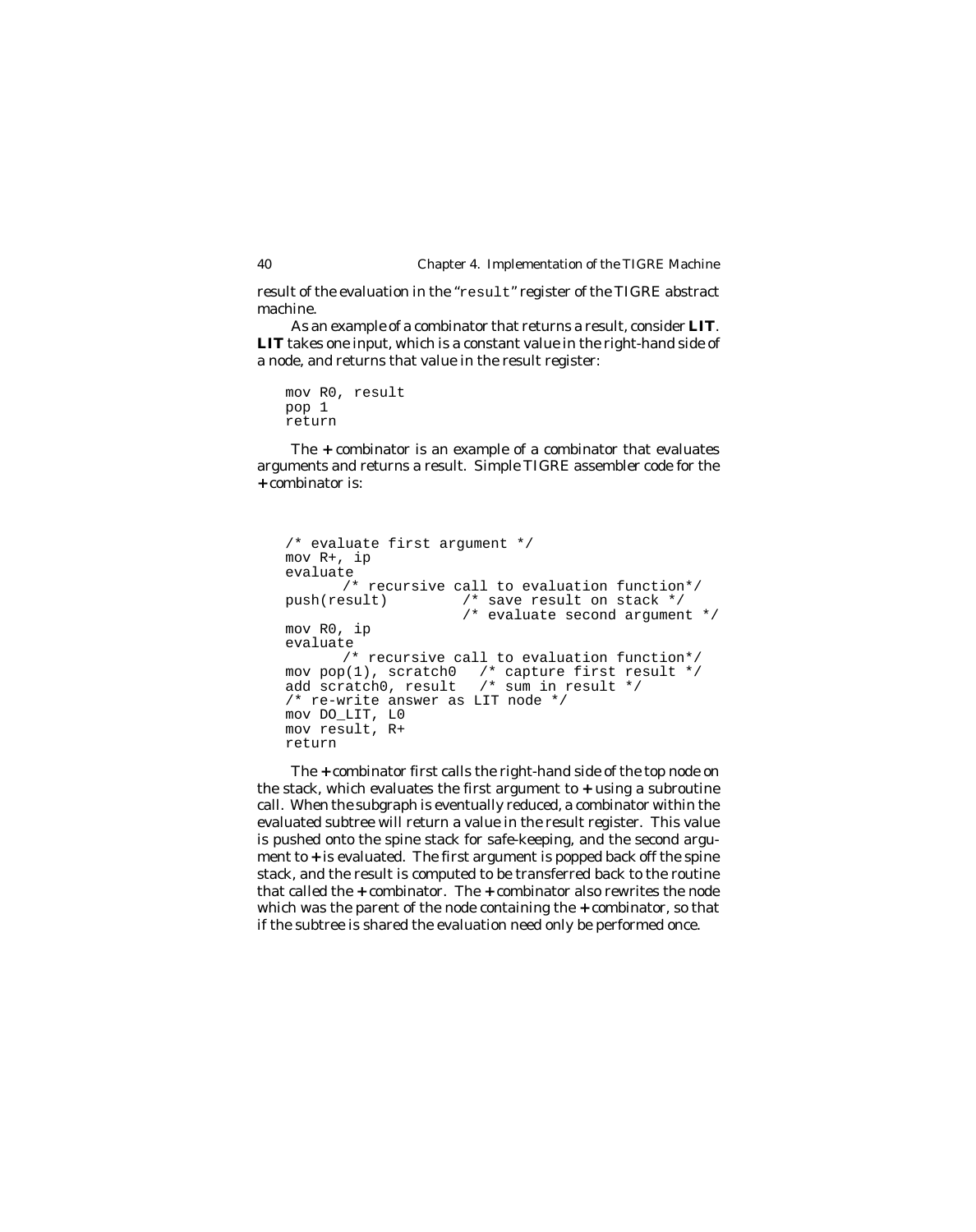

Figure 4-6. The **IF** combinator. IF  $x f g \rightarrow (I f)$  OR (I g)

# *4.3.2.2. Partially Strict Combinators*

The only partially strict combinator in the Turner Set is the **IF** combinator, shown in Figure 4-6. The **IF** combinator evaluates its first argument, then selects the second argument if the first argument is true (non-zero), or selects the third argument if the first argument is false (zero).

The code for **IF** is:

```
mov R+, ip
   evaluate /* evaluate first argument */
   bzero IF_B
                        /* TRUE - select first input */
mov R0, R1<br>IF_B:
                     /* FALSE - leave second input */
   mov R1, ip
   mov DO_I, L1
   pop 2
   thread
```
The code evaluates the first argument. Then, if the first argument is true (non-zero), the second argument is used to overwrite the third argument, otherwise the third argument is left in place. Finally, an **I** combinator is placed in the left-hand side of the third argument node, converting the node to a jump to the selected subtree. While the **IF** combinator could be implemented so as not to rewrite graphs, in the style of the projection combinators, the overhead involved in repeatedly evaluating the first argument probably outweighs the savings possible from not rewriting the graph.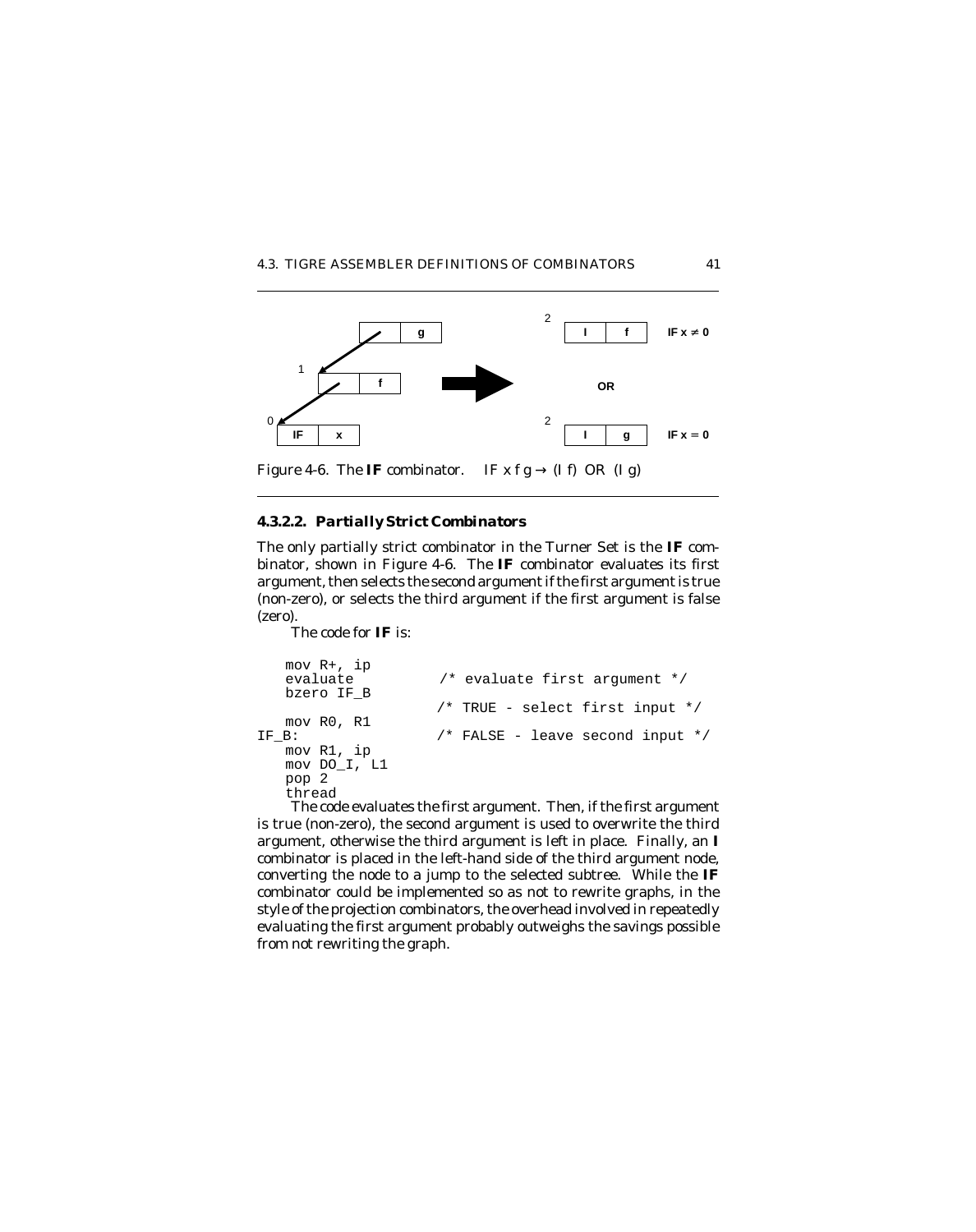

Figure 4-7. The **P** combinator.

# **4.3.3. List Manipulation Combinators**

The Turner Set includes definitions for two list manipulation combinators: **P** and **U**. **P** is the "pairing" combinator, which works much like a "cons" operation in LISP. Figure 4-7 shows the **P** transformation, which protects a pair of subtrees from being evaluated, and returns a pointer to the structure of paired elements. A succession of **P** combinators may be used to build data lists or other data structures.

Figure 4-8 shows the **U** transformation, which performs an "unpair" operation. The **U** combinator is guaranteed by the compilation process to always have a **P**-protected subtree as its second expression. In effect, the **U** combinator is used to peel away the protection afforded to a pair by the **P** combinator.

An obvious way to implement the **U** combinator is to have it interpret the **P**-protected subtree to locate and extract the two list subtrees. Unfortunately this process is slow. It is further complicated by the fact that un-rewritten projection combinators (**I** and **K**) and nodes may be lingering between the **U** combinator and the **P** combinator, introducing case analysis situations into the tree traversal process.

The way TIGRE implements the **U** combinator efficiently is to recursively call the **P** subgraph (using an evaluation call) and let it evaluate itself. The value returned from the **P** combinator is defined to be a pointer to the parent node of the node having the **P** combinator cell (node 0 in figure 4-7):

```
# result is value of second from top spine stk el.
mov address_of(R1), result
       # short out projection combinators
mov address_of(L0), L1 
pop 2
return
```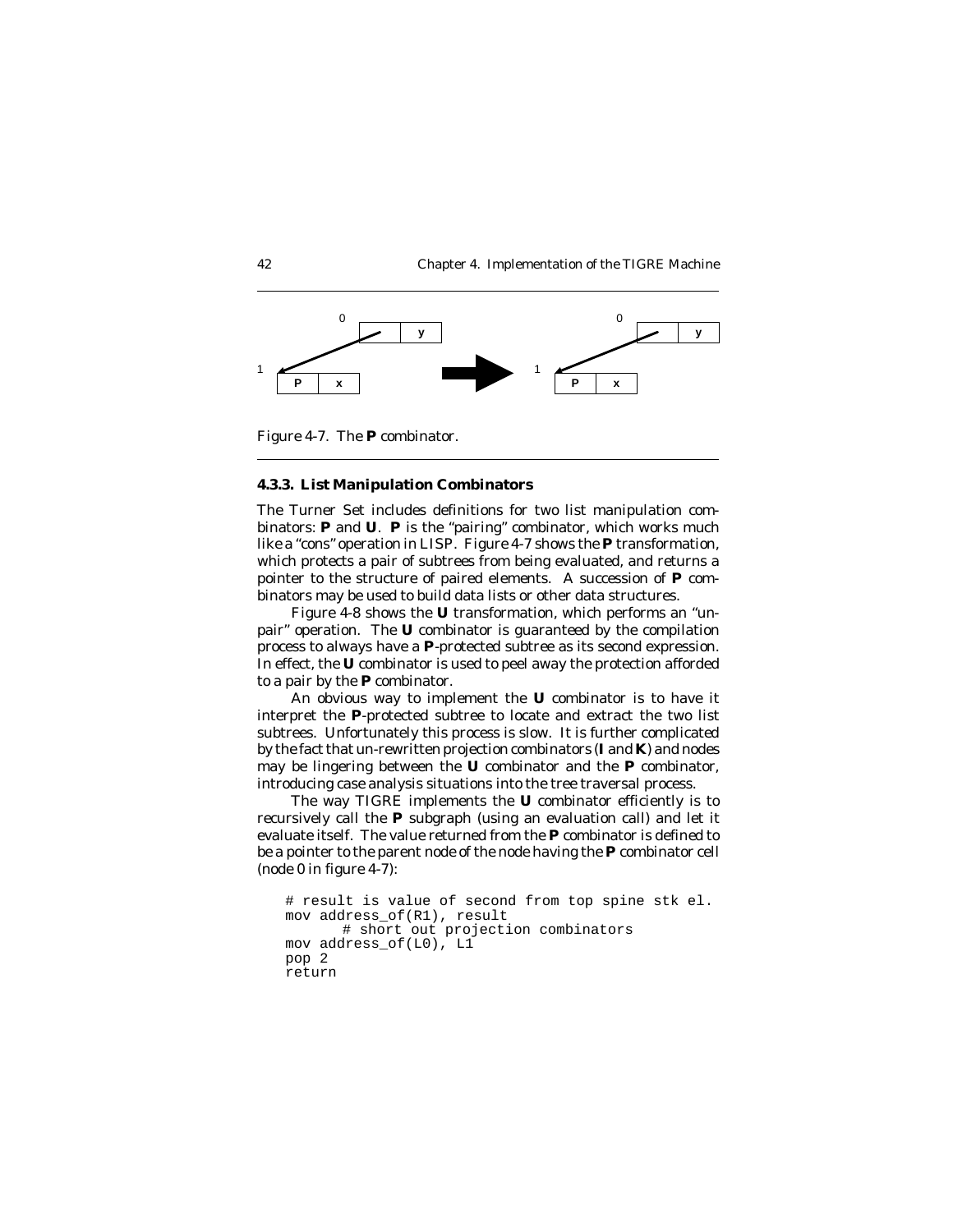The returned result is simply the contents of the second-to-topmost spine stack entry (which points to the parent node of the **P** combinator node). The left-hand side of this parent node is rewritten with a pointer to the **P** combinator node to eliminate any potential projection combinators in the path. This rewriting is in preparation for the **U** node making a traversal of the subtree later. It is important to note that the value returned by the **P** combinator is not necessarily the same as the value used by the **U** combinator subtree to access the **P** subtree, since additional projection combinators may interfere there as well. A secondary use of the **P** node which is supported by this method is the use of **P** to return pointers to unevaluated lists for performing list equality comparisons.

The **U** combinator expects that its second argument will be a pointer to a tree which reduces to a **P** combinator subtree. The value returned from the **P** combinator points to the root of the subtree, whose right-hand side contains one of the subtrees needed by **U** to build its



Figure 4-8. The **U** combinator.

result. A single indirection performed by **U** on the left-hand side of this root node is guaranteed to give access to the other subtree reference required by **U**, since **P** has shorted-out any intermediate projection combinators. The code for **U** is as follows:

```
mov R1, ip
evaluate
```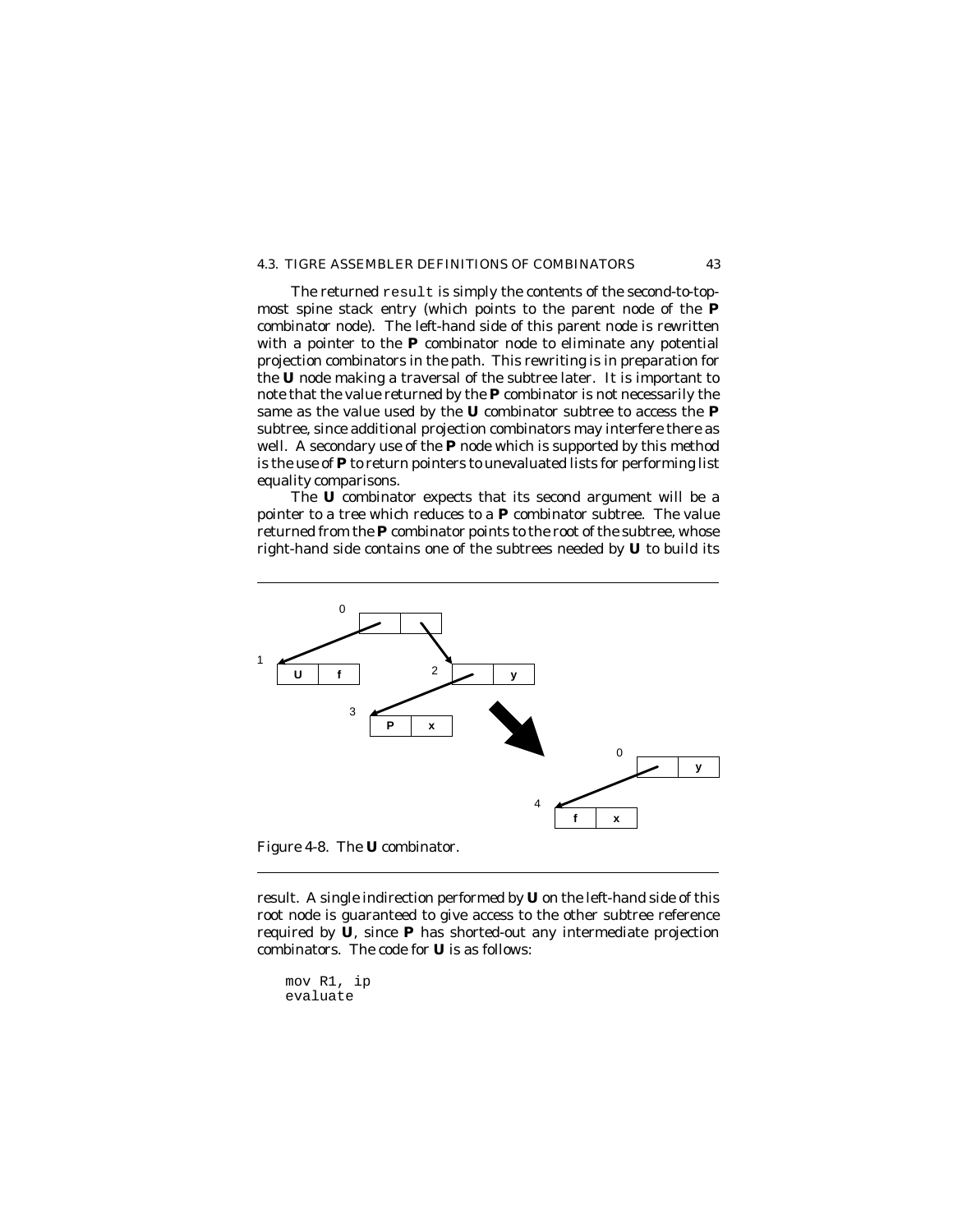44 Chapter 4. Implementation of the TIGRE Machine



Figure 4-9. The **\$FIB** supercombinator.

```
allocate 1 
mov R0, ip
mov ip, Ltemp0
mov Rresult, R1
mov Lresult, result
mov Rresult, Rtemp0
top (Rtemp0)
thread
```
The allocation is performed after the evaluation, because the evaluation may disrupt the contents of any heap node pointer registers, and may trigger a garbage collection cycle.

# **4.3.4. Supercombinators**

The compilation of supercombinator definitions for TIGRE is supported by the same set of primitives used to implement the Turner Set. Hand-compiled supercombinator code shows that TIGRE can readily take advantage of supercombinator compilation with sharing and strictness analysis.

One example of supercombinator compilation is the "fib" benchmark, which recursively computes the  $n<sup>fh</sup>$  Fibonacci number. Since the definition of fib is itself a supercombinator, then a single graph rewrite for the combinator **\$FIB** may be defined as shown in Figure 4-9.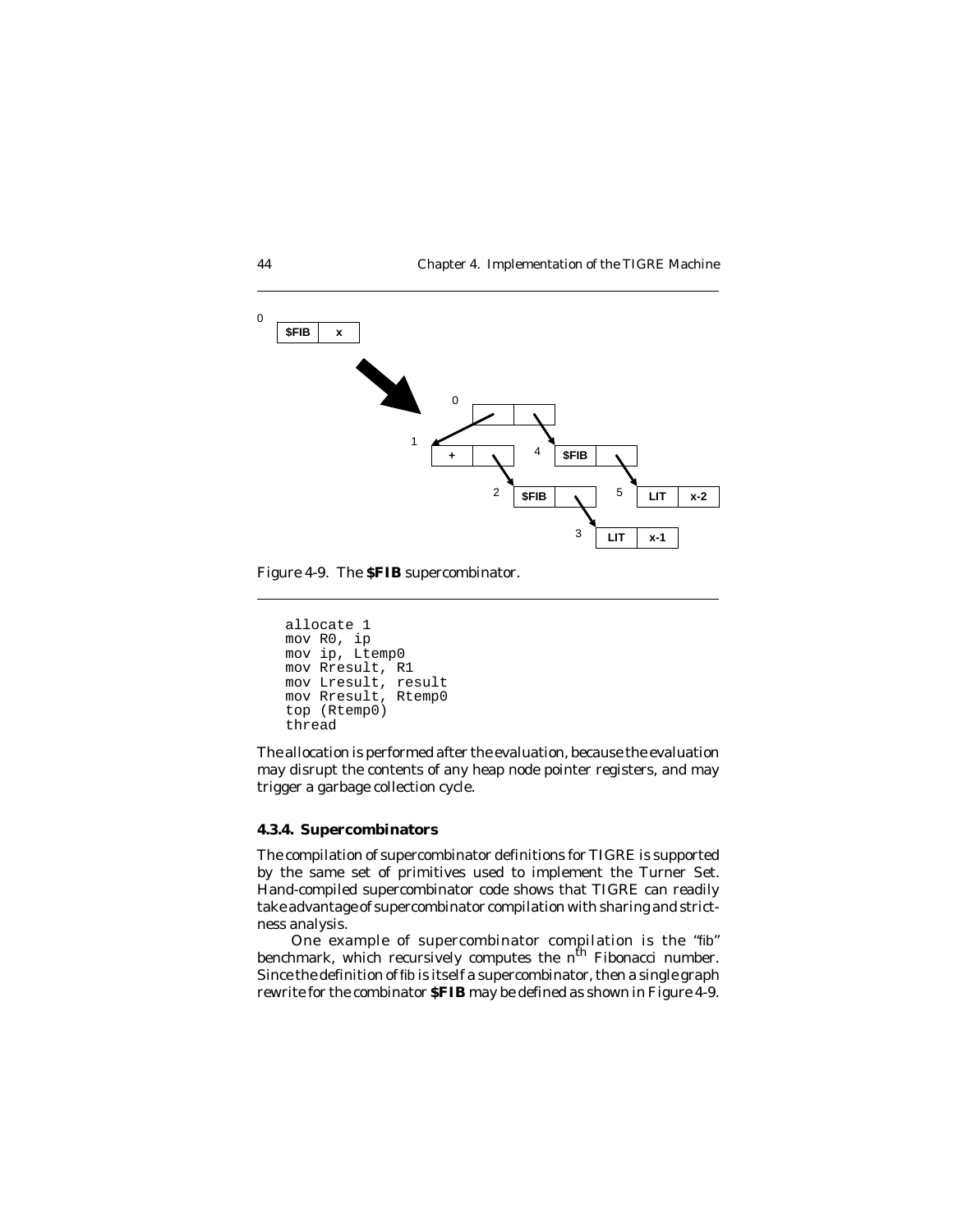The idea behind the supercombinator definition is to eliminate the need for combinations of graph rewriting combinators such as **S**, **B**, and **C**. In the case of **\$FIB**, the TIGRE assembler code is:

```
allocate 5
   /* evaluate argument */
   mov R0, ip
   evaluate
   cmp result,3
   bge FIB_CONT
   /* result less than 3, return 1 */
   mov 1, result
   return
FIB_CONT:
   /* result not less than 3, recurse */<br>dec result \rightarrow /* decrement result
                           /* decrement result for N-1 */mov DO_LIT, Ltemp0
   mov result, Rtemp0
   mov DO_$FIB, Ltemp1
   mov temp0, Rtemp1
   mov DO_PLUS, Ltemp2
   mov temp1, Rtemp2
                           /* decrement result for N-2 */
   mov DO_LIT, Ltemp3
   mov result, Rtemp3
   mov DO_$FIB, Ltemp4
   mov temp3, Rtemp4
   mov temp2, L0
   mov temp4, R0
   mov temp2, ip
   thread
```
From this code, it may be seen that **\$FIB** is able to implement efficiently the desired behaviors of a supercombinator. If the input argument to **\$FIB** is evaluated to be less than 3, then a 1 value is returned without updating the graph at all (this is because compilation analysis shows that the recursive calls to **\$FIB** cannot be shared, so graph updating is of no value).

If the input argument to **\$FIB** is 3 or greater, then a new graph is built to hold the recursion structures. No stacking or other memory mechanism is required explicitly by TIGRE to remember the fact that two recursive evaluations are taking place for each evaluation of **\$FIB**, since the program graph captures all essential information. Note that the values (x-1) and (x-2) are pre-computed and stored in LIT nodes.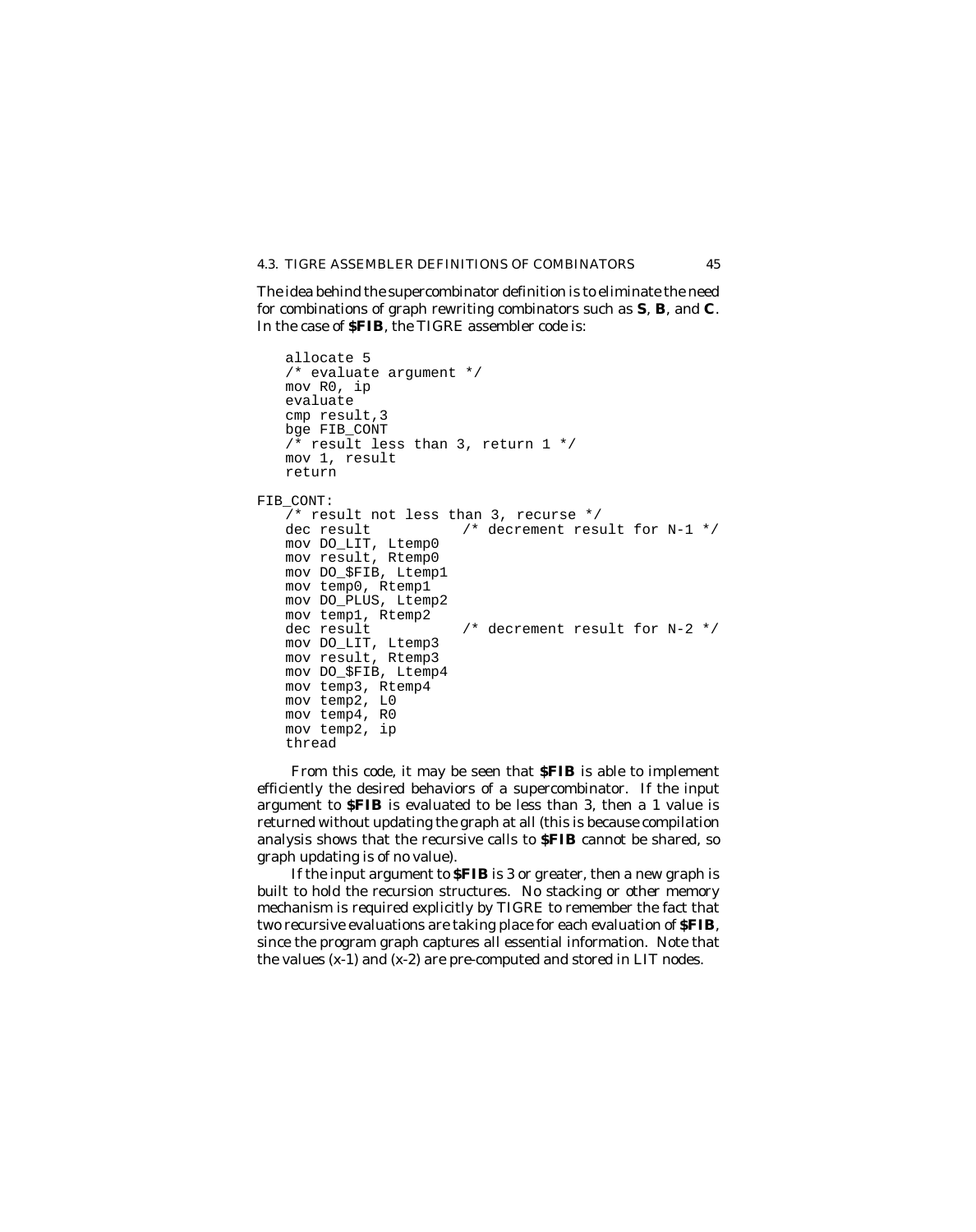# **4.4. SOFTWARE SUPPORT**

The TIGRE graph reducer cannot live in an isolated environment. It requires various pieces of support software for proper operation. This software will be briefly discussed for the sake of completeness.

# **4.4.1. Garbage Collection**

First and foremost, TIGRE needs an efficient garbage collector. Graph reduction tends to generate huge amounts of garbage. The heap manager must therefore support efficient allocation and quick garbage collection. Several methods of performing this task are available, such as mark/sweep garbage collection, stop-and-copy collection, and generational collection (Appel et al. 1988). The TIGRE implementation currently uses stop-and-copy collection, because it gives significant speedups over mark/sweep collection, yet is easy to implement.

Since the garbage collector must be able to discriminate combinator references from pointers, most implementations of TIGRE use a one-bit tag that is set to indicate a combinator reference. The garbage collector can then follow references to pointers until it sees a combinator when performing copying or marking. This one-bit tag adds no additional execution overhead, however, since it may be ignored by the execution engine if subroutine threading is in use. As an example of an actual implementation, the VAX assembler version of TIGRE aligns all combinator definitions on odd byte boundaries so that the lowest bit of a reference to a combinator is always 1. Jsb instructions in the heap are aligned on odd 16-bit boundaries, causing pointers to heap cells to have the lowest bit set to 0. The garbage collector can use this alignment information to distinguish pointers from combinators, but the jsb instructions at run time ignore the information available, since it is not needed. An alternate method that does not require an explicit tag bit is to perform an address range check to see whether a pointer points to an element in the heap space. On the VAX, the lowest bit was used as a tag because the VAX architecture supports a branch-on-lowest-bit instruction.

A problem with stop-and-copy garbage collection, or any garbage collector that performs relocation of elements, is that the contents of the spine stack must be updated whenever elements are moved. This process of updating the spine stack is relatively quick, but it does increase code complexity and is subject to subtle bugs.

Because of the complexity inherent in directly updating the spine stack, a different method for coping with heap cell relocation has been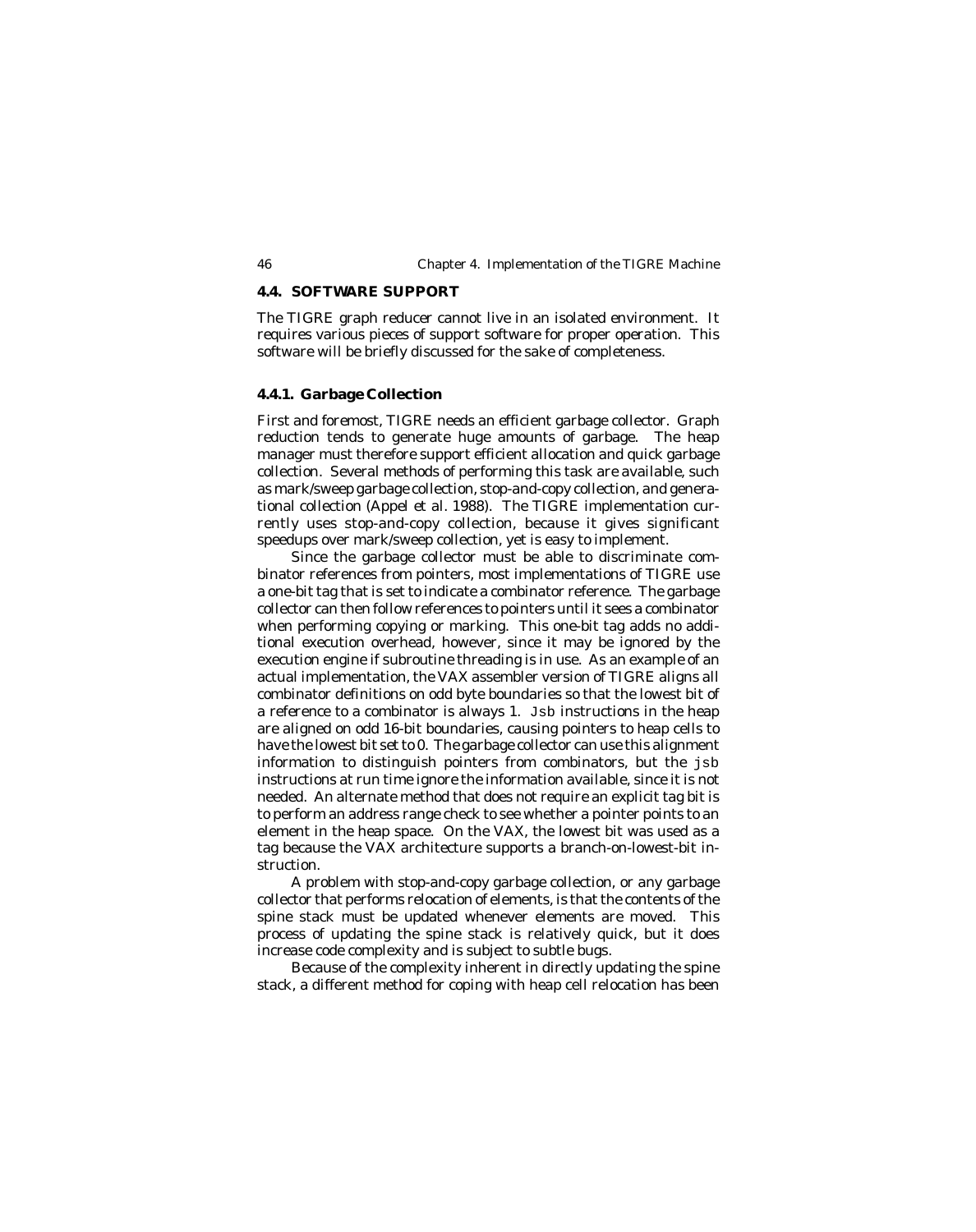#### 4.4. SOFTWARE SUPPORT 47

found. The method used by TIGRE is to simply throw away the spine stack after a garbage collection, and restart graph reduction at the root node of the tree. This method is guaranteed to work, because the program graph is continually updated by graph rewrites to reflect the current state of the computation. So, the information in the spine stack is redundant, since it is guaranteed to match the path down the left spine of the graph. This means that the spine stack information can be regenerated simply by re-interpreting the graph.

This method of throwing the spine stack contents away after each garbage collection has been implemented successfully. It eliminates the likely chance of a bug in the stack relocation algorithm. The cost of regenerating the spine stack seems to be roughly comparable to relocating the spine stack (no measurable speed difference was detected on trial runs). And, the concept of discarding the spine stack brings to light the fact that a processor evaluating a graph need only have one word of state (the graph root pointer) in order to have access to the entire state of the computation. This economy of state representation may prove crucial in efficiently implementing parallel processing versions of TIGRE.

# **4.4.2. Other Software Support**

Software support is also needed to read the TIGRE graph from a file, build it in memory, and print a graph out of memory for debugging purposes. These functions are supported by C procedures that call the TIGRE interpreter as required.

The TIGRE input file parser is perhaps the most interesting of these three functions. The TIGRE parser takes two input modes. The first input mode is S-expression notation, which takes parenthesized binary graph expressions such as:

((S ((S (K +)) I)) I)

which implements the doubling function. Integer constants may be included freely in the graph description, and the parser will automatically create **LIT** nodes as the program is parsed. S-expression notation has the advantage of being readily understood by humans.

The second input mode for the TIGRE parser is sets of triples. Triples are a more powerful method of representing a graph, since S-expression notation has difficulty expression sharing and cycles. A triple file for the doubling function might look like:

0 #1 I 1 S #2 2 #3 I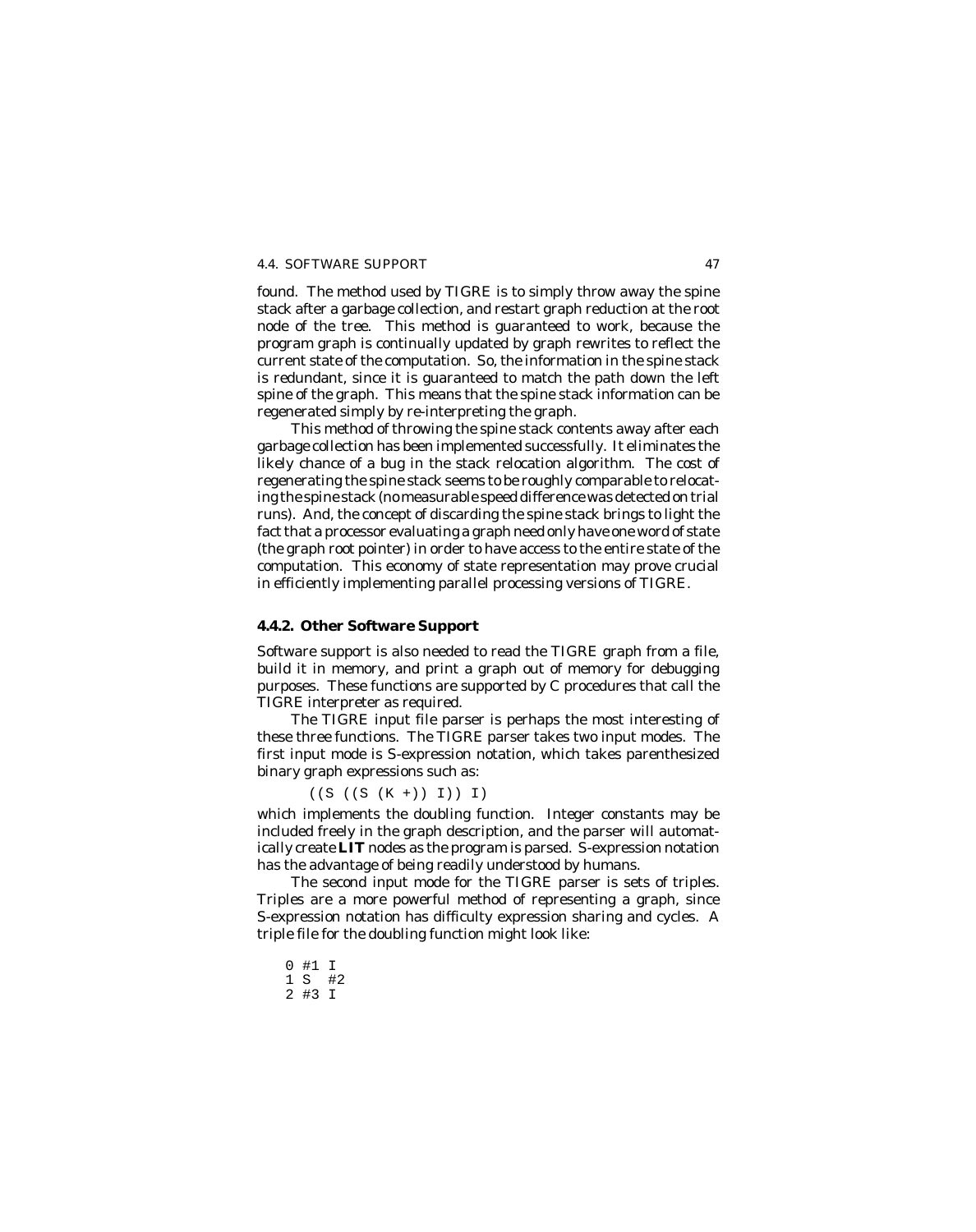3 S #4 4 K +

where the first column identifies an integer node number (with 0 defined as the root of the graph). Combinators appear as their name, while integer constants (which have automatically created **LIT** nodes) appear as just a number. A hash mark followed by a number indicates a pointer reference. The middle of the three symbols in a line is the left-hand side of a node, while the third of the three symbols is the right-hand side of a node.